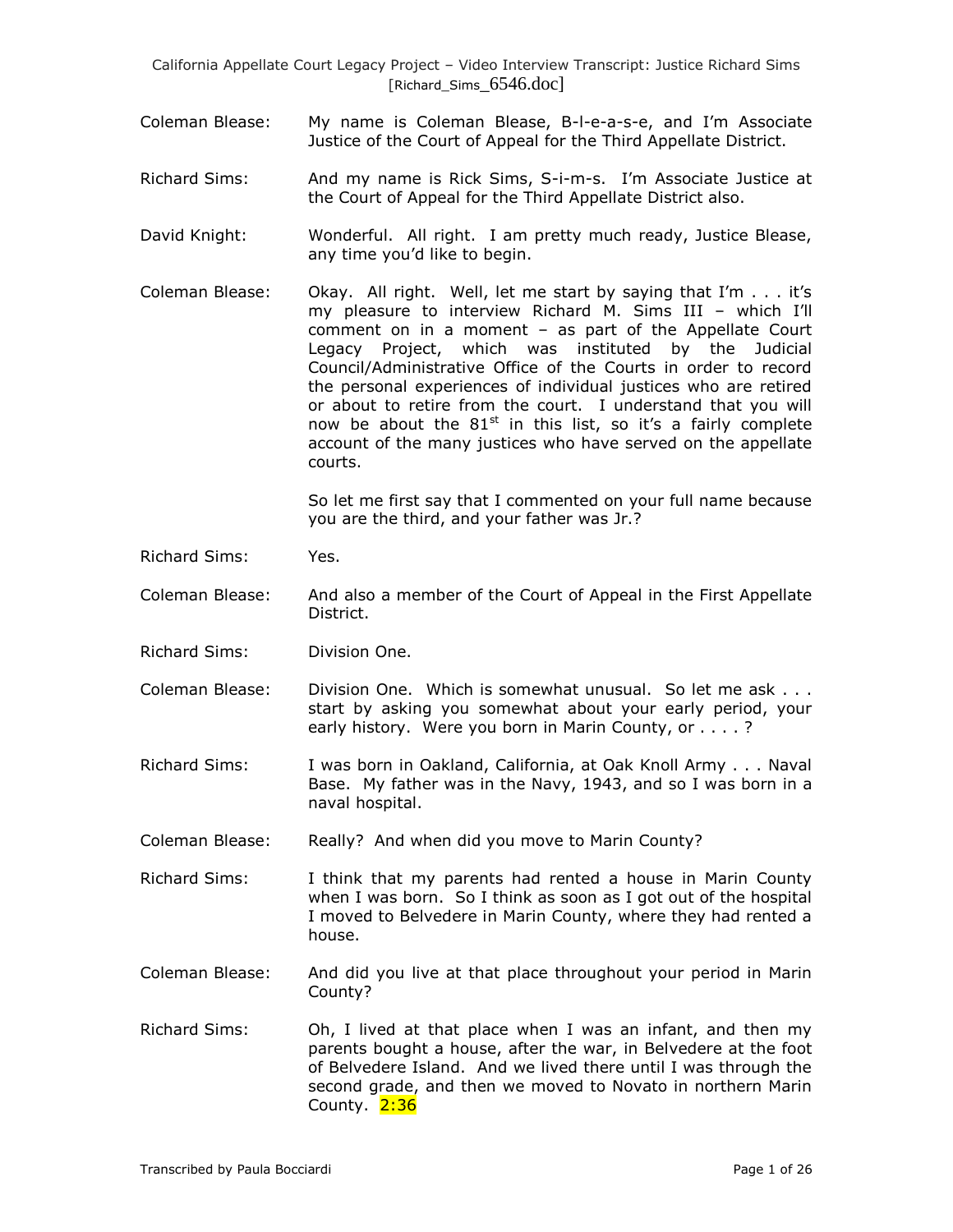- Coleman Blease: All right. And what are . . . . Your father was a lawyer and then a judge in Marin County before he went on the Court of Appeal.
- Richard Sims: He was. He was practicing law in San Francisco with the firm of Knight, Boland & Reardon. And he went into World War II – was in the Navy in World War II in the South Pacific and came back after the war and for whatever reason decided he wanted to move to Marin County. And so he took a job in the County Counsel's Office as Assistant County Counsel, soon became County Counsel, he then ran for and was elected District Attorney, and in 1952 he ran for and was elected municipal court judge. And in 1952 I was nine years old, and I can remember going around Marin County campaigning for him in that judge race. And I can remember going to a big parade in San Rafael and having a whole stack of cards that said "Sims for Judge" and going down the line saying, "Won't you vote for my daddy?" as the parade went by.
- Coleman Blease: Is that the point at which you became potentially interested in going into law?
- Richard Sims: No, it was not. But it was an interesting time because it was a time before media had any influence on politics in Marin County. Political races were not advertised even on the radio, let alone television. And politics in those days was all whom you knew and "Hi, how are you?" and shake hands and go to the whist parties, and it was a very different era of politics – certainly a more personal level of politics and undoubtedly a healthier level of politics than we have now.
- Coleman Blease: So what kinds of activities did you engage in when you were a young person?
- Richard Sims: Well, I was very active in two organizations. One was the 4-H Club when we lived in Novato. I was in the Dairy Division of the 4-Club, and I showed my Holstein heifers at fairs around northern California and the state fair. That I enjoyed very much. And it was a deal where you would take your heifer to the fair and you'd be in the barn and there'd be a lot of straw in the barn, and you would take your sleeping bag and you'd sleep next to your heifer at night with the other 4-H kids there, and it was just a lot of fun. We went to the various county fairs around. And so I was active in 4-H, and then active in Cub Scouts, and then very active in Boy Scouts. And Boy Scouts was a very important experience to me growing up.
- Coleman Blease: Now, why did you go into Boy Scouts?
- Richard Sims: I went . . . . I'm an Eagle Scout, and I actually worked a summer at a Boy Scout camp as a counselor. And my two . . . . I have two sons, who are now 33 and 31 years old. Peter's 33 and Chris is 31. But when they were growing up in  $6:00$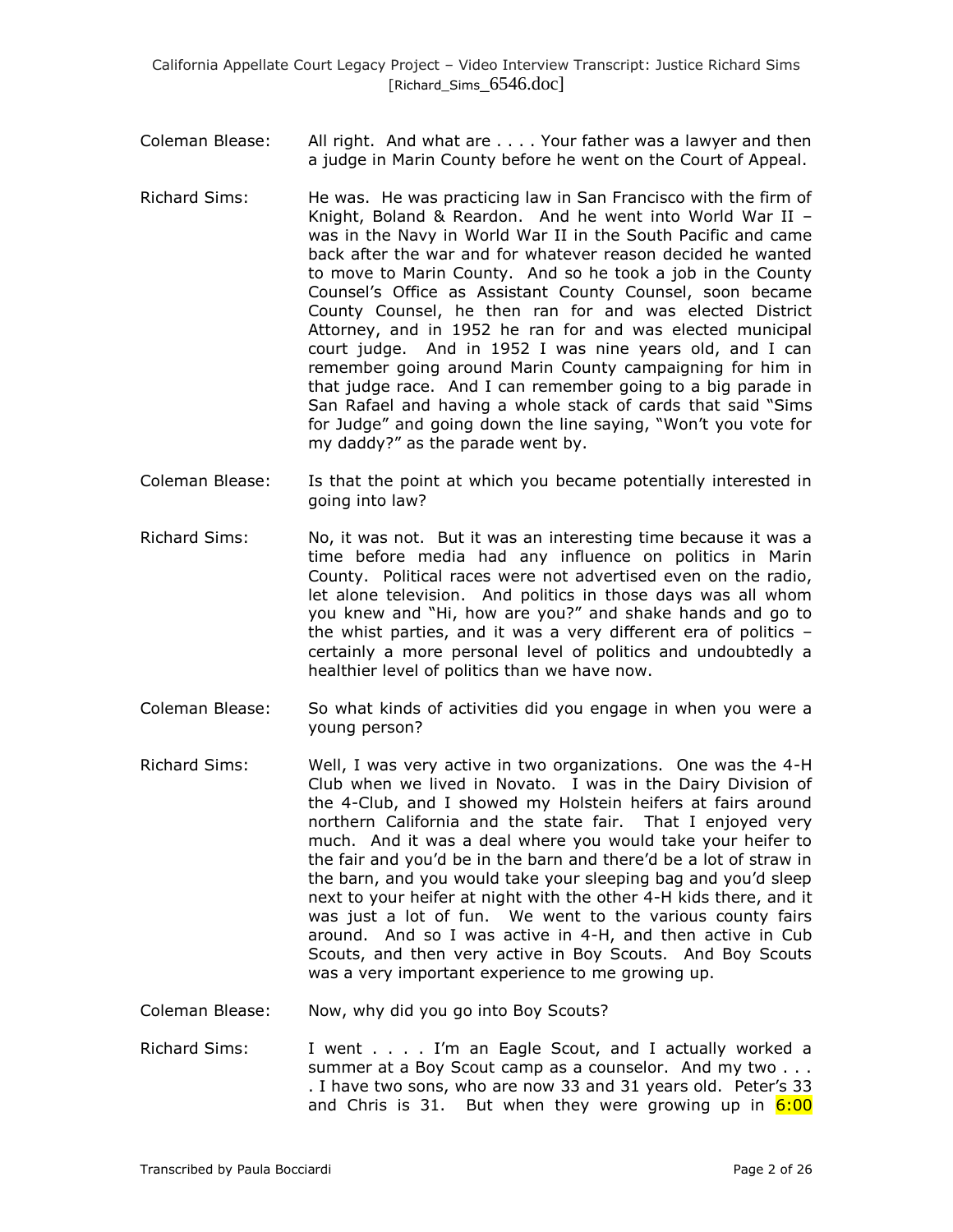> Auburn, they were in Boy Scouts and I was an assistant scoutmaster of their troop in Auburn for about six or seven years.

- Coleman Blease: So you started working early on, did you?
- Richard Sims: I started . . . . I went to work when I was 12. Actually, before that there's an important part of my life that becomes relevant later, because we were living in Marin County but every summer my mother would take me and my sister, then, and then later children up to Dutch Flat in Placer County, a little mining town. And she'd rent a house and my father would come up on the weekends. But I would spend virtually all summer until I was 12 years old in Dutch Flat, running around barefoot and trying to get off the hot asphalt, you know, and run from shady spot on the street to shady spot on the street so your feet wouldn't get too burned, and hanging out a lot at the Dutch Flat community swimming pool. And that was a very important experience to me. And my mother bought a house in Dutch Flat and it became kind of a family base for our family.

But I went to work when I was 12 years old. I went to work in the summer, when I was 12 years old, at the drugstore in Tiburon called the Corinthian Pharmacy. It was run by two guys who had met each other in the service, in the Army in World War II – Arnold Vassa and Ed Grotonik, two great guys who owned the Corinthian Pharmacy. I went to work as a clerk in the summer, and then I continued working there during the school year after school. And I did that for about three years.

- Coleman Blease: You went to school in Marin County, through high school?
- Richard Sims: I went to school in Marin County. Grammar school and public school, yeah.
- Coleman Blease: And what schools did you attend?
- Richard Sims: In Tiburon I attended the Reed Grammar School, and in Novato I attended the Marion Avenue Public School. And then my first year of high school I went to Tamalpais High School in Mill Valley, and then they built a new high school in Larkspur – Redwood High School. And they sent the kids from Tiburon, where I was then living; they sent all those kids to Redwood High School. So I finished my last three years at Redwood High School and graduated from Redwood High School.
- Coleman Blease: How did you find Redwood High School?
- Richard Sims: I found, among other things, that I had *the* two best teachers that I ever had at any level of education, including college or law school. One was a math teacher, Charles Kurtz, who was just a wonderful math teacher, and the other was my French teacher, Robert Mautner, who taught French. And to give **9:11**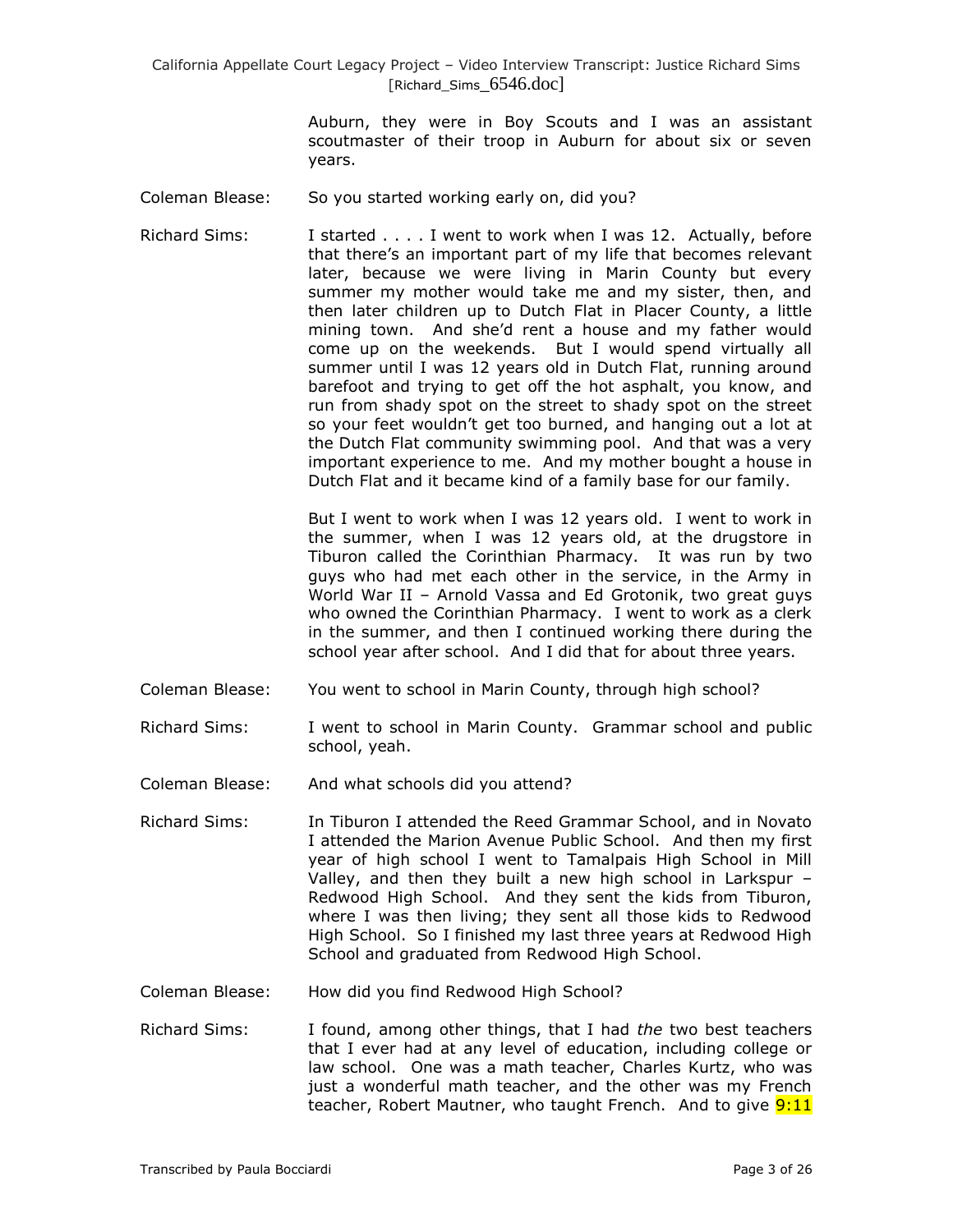you some example about . . . of how good the level of education was in this public high school, my fourth year of French the entire class was conducted in French – no English was spoken – and Mautner had us reading Camus, Sartre, Molière, and discussing all those things in French. And I did not take French in college, but two years into college someone thought it'd be a good idea to take a language proficiency test – a foreign language proficiency test – and I took that test having been away from French for a couple years and I scored very high on that test, thanks to Robert Mautner. I had a wonderful high school education in California public school in every respect, and it equipped me to go on to attend Amherst College in Massachusetts, which is a good school and draws a lot of kids from prep schools in the east, and I found that I was able to compete with the Andover, the Exeter kids.

- Coleman Blease: How did you select Amherst?
- Richard Sims: I selected it because all the members of my family had all gone to Stanford, and I wanted to do something else. And there was a gentleman in my church in Belvedere – Dave Winslow – just . . . . I thought he was a wonderful guy, and he had been to Amherst and he kind of recruited me. He kind of introduced me to Amherst College and talked to me about Amherst, and I got to know a little bit about the school, and it seemed like a good fit. And that's kind of how I decided to go there.
- Coleman Blease: And what did you study at Amherst?
- Richard Sims: Well, I majored in political science and minored in English. I had enough credits to have a major in English, but my degree says political science, I think. And I.... But I took a lot, I mean, I took an awful lot of . . . . I took a great course in genetics in college that has come back to help me in many ways since then, and even in the law, you know.
- Coleman Blease: And how well did you do there?

Richard Sims: Well, I did well enough so that I graduated cum laude from Amherst and I was awarded the Charles Rugg Fellowship to study law at Harvard Law School.

Coleman Blease: Really.

Richard Sims: So I went to Harvard Law School on a fellowship from Amherst, and . . .

Coleman Blease: Your father . . . .

- Richard Sims: . . . . . so it was well enough. It was . . . .
- Coleman Blease: Your father had gone to Harvard Law School. 12:01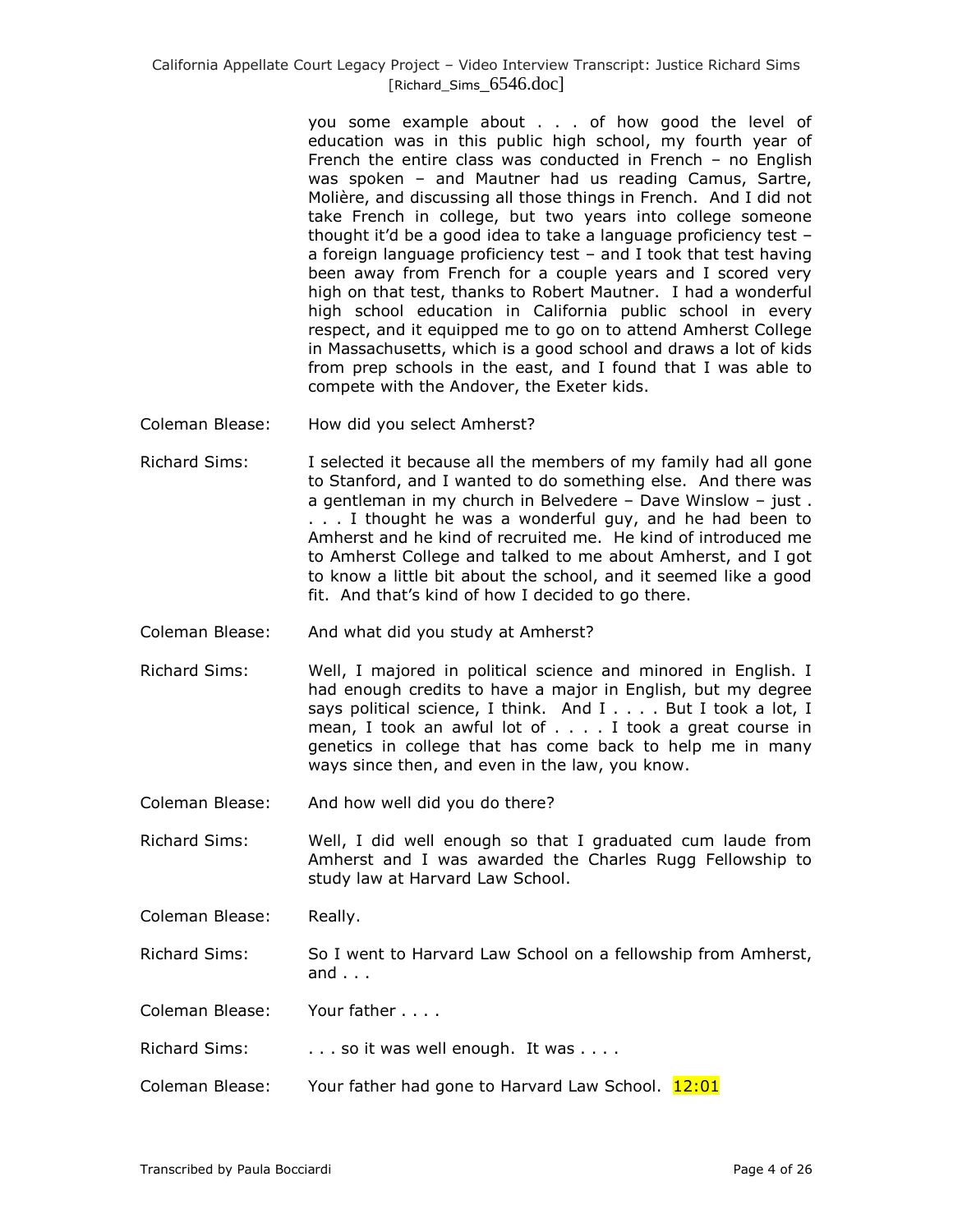- Richard Sims: He had. Yes, he had. Uh huh.
- Coleman Blease: So . . . . And we've all had experiences in law school, some of 'em difficult . . . more difficult than others. How did you find Harvard Law School?
- Richard Sims: Well, I really didn't like the first year at all. First year at Harvard Law School is a year in which you take classes the whole year and there are no exams and all the exams come in a two-week period at the end of the year in June. And the pressure is incred . . . . The most stress I've ever been under anywhere in my life, including trying cases, was going into finals at Harvard Law School. And that was very difficult. Also in that era, there were problems at Harvard Law School of being moribund. You have to remember, I was the class . . . graduating class of 1968 in Harvard Law School. It was a time of great social interest in the country, some social unrest – although not at Harvard Law School – but people were interested in social and political problems.

And in my first year at Harvard Law School, I had a property class taught by A. James Casner, the guy who wrote the textbook *Casner and Leach on Property*. And we spent 80 percent of the school year – we spent from September until the end of April – studying feudal conveyances, A to B to C and his heirs, and the variations on feudal conveyance. And at the time, I was sitting there thinking, "You know, this doesn't have anything to do with the real world at all, in any respect." And actually in retrospect, when I got away from Harvard Law School, and when I got into the practice of law, and during 30 years as a judge, I found out that that perception was absolutely correct. It didn't have anything to do with anything, and it was just, to me, an irrelevant undertaking. So I was not happy at the end of my first year at Harvard Law School. I went in to talk to the dean – Dean Bruce – and said I was seriously thinking of transferring to Boalt because I was so disappointed in the Property class, and he talked me into staying. And I'm glad I did, 'cause the last two years were really enjoyable.

Coleman Blease: And you were active in student affairs there?

Richard Sims: I was active in the Harvard Law School Drama Society. The Drama Society . . . . They had a little drama society at Harvard, and they wrote and produced their own musical play every year called the *Law School Show.* And I was in the *Law School Show,* and I wrote a little bit for the *Law School Show,* and every year I played the villain in the *Law School Show,* and by the end of law school I was very well known because every year I would play the villain. And actually, as you know, in musical theater productions, usually the villain is the most popular character, actually – the way it works. So by the  $15:05$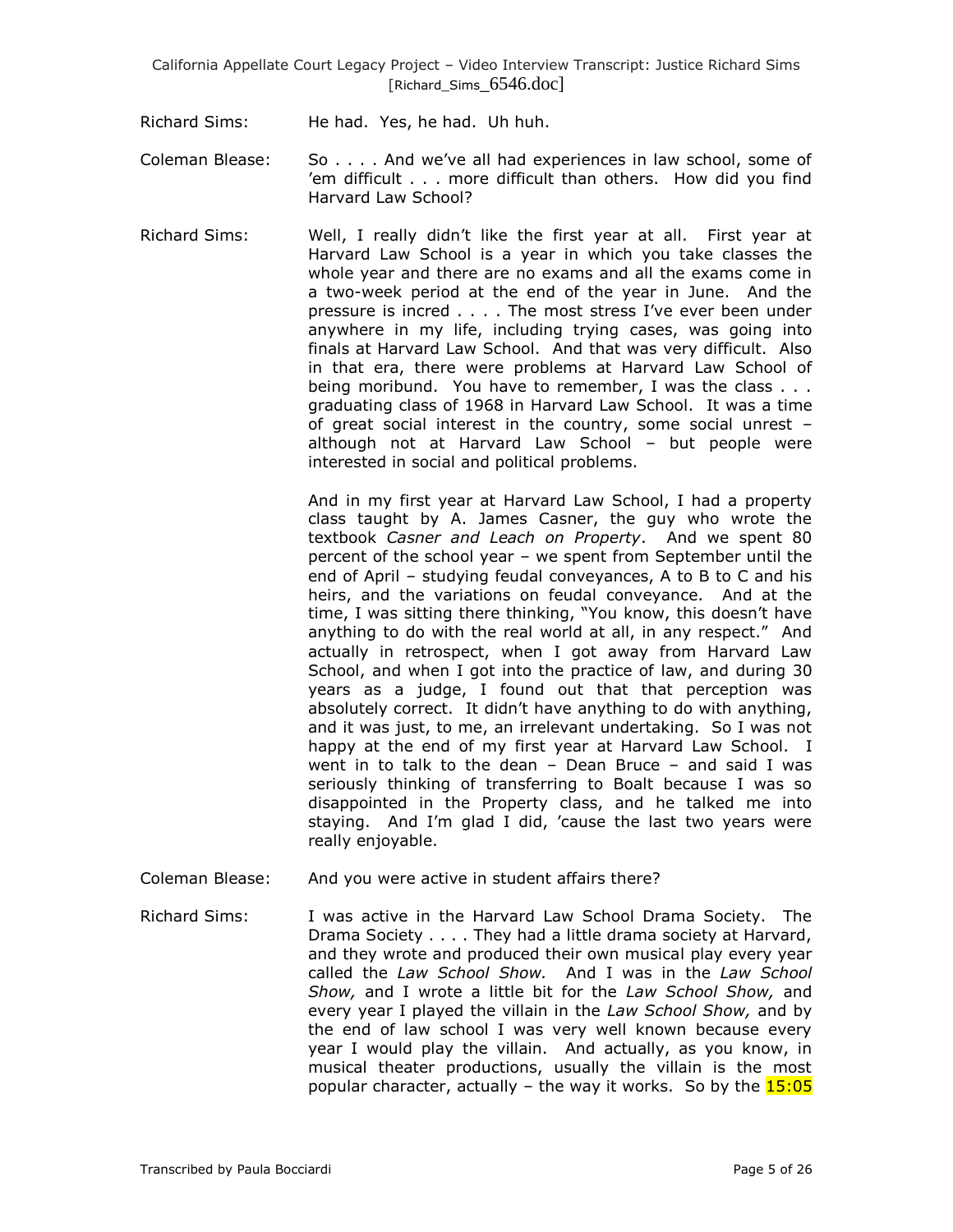> end of law school I was well known and was elected president of my class as a consequence of being in the *Law School Show.*

- Coleman Blease: Being the villain.
- Richard Sims: I also wrote a great line; I want to tell you about the great line I wrote for . . . . In the third year I was playing this dorky guy who lived in the dorms, and so I wrote the following little scene. There are these two girls, attractive girls, from Lesley College that's right next to Harvard Law School. And they're walking along, and they're referring to me – my character. And they're saying, "Well, do you know Dweebie Jackson?" And she says, "Oh, yeah, Dweebie Jackson; he's weird. He has naked pictures up on his wall." And the other girl says, "Oh, I don't know, that's not so weird; I know other guys who have naked pictures up on the wall." And the other girl says, "Of Oliver Wendell Holmes?" So that was the line that I wrote in the *Law School Show*.
- Coleman Blease: Really. So . . . .
- Richard Sims: I had some wonderful professors at Harvard Law School, you know. And the most important thing about Harvard Law School of all, to me, was meeting classmates, who are just the most remarkable people and I'm still . . .
- Coleman Blease: Yeah.
- Richard Sims: . . . . . in touch with them. And they're just a remarkable slice of people, just smart but interesting and socially conscious and funny. Just wonderful, wonderful . . .
- Coleman Blease: Yeah, I find that . . .
- Richard Sims: . . . . . . classmates.
- Coleman Blease: . . . an interesting aspect of your life. You really pay attention to people that you've grown up with and known. And you see them fairly frequently, I take it?
- Richard Sims: Yeah, I do. I invest in my friendships. I think that's important. I think it's important to invest in your friendships. And the best friendships are the old friendships, because they have all that archaeology to them. So it's particularly important, to me, to do that, and I make a conscious effort to do that. You know, earlier this week I drove down to San Francisco to have lunch with a friend – good friend – that I hadn't seen in a couple of months, and it was too long since I had seen him, you know. And I called him up and said, "Bob, we've got to have lunch because it's been too long." So we had this wonderful lunch.
- Coleman Blease: You do the same thing with your extended family, I take it, as well. <mark>17:36</mark>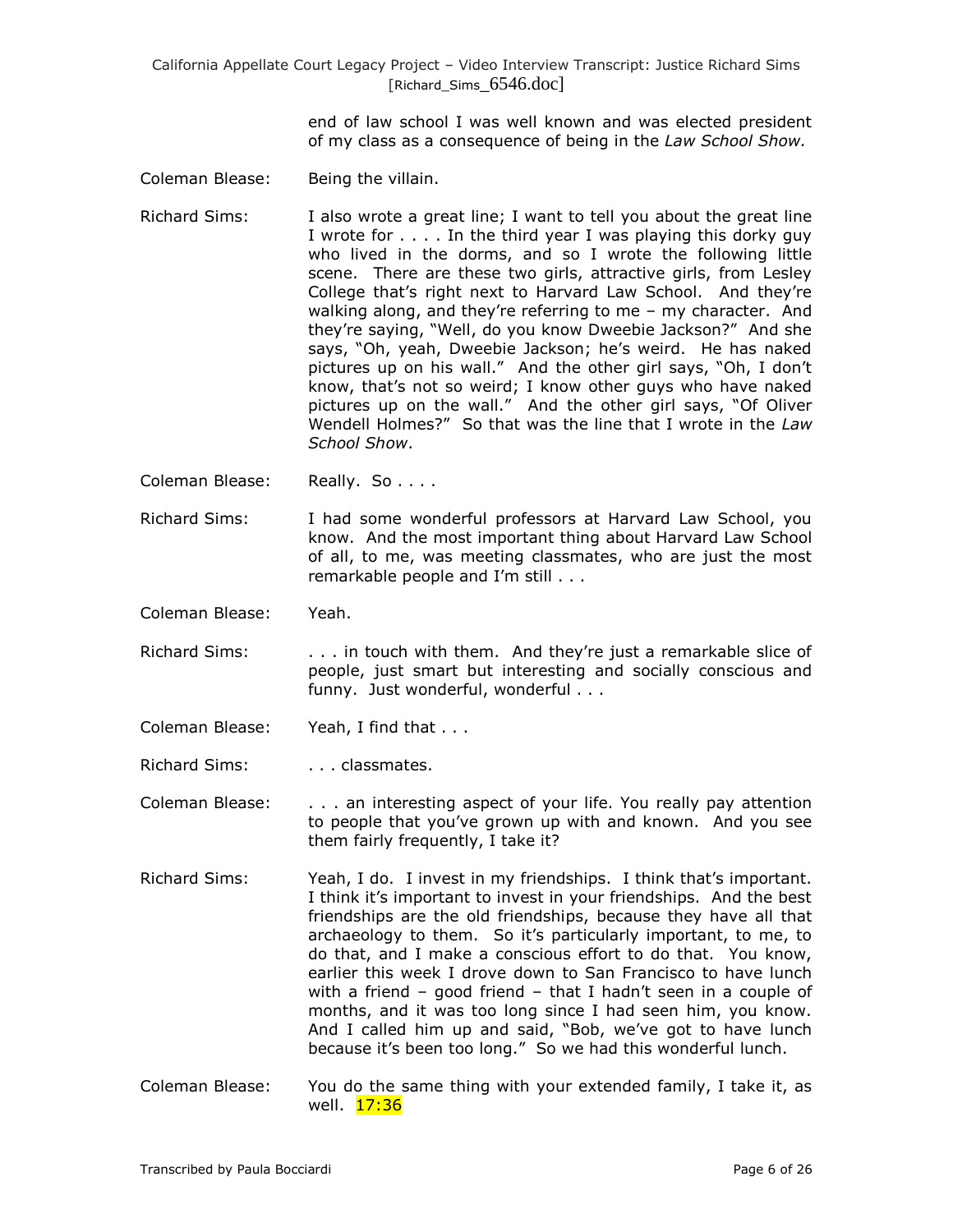Richard Sims: Well . . . .

Coleman Blease: You have relatives who are in the wine business?

- Richard Sims: You have my rel . . . . I do. My cousins run a winery in Sonoma. It's called Gundlach Bundschu winery. My grandmother was Louise Bundschu, and my cousins run the winery. And it's kind of the centerpiece of our family, that side of the family – my father's side of the family.
- Coleman Blease: So when you left Harvard when you graduated from Harvard – you returned to the West Coast.
- Richard Sims: I did, although it was kind of accidental that I did so. I was in my third year at Harvard, the Vietnam War was going on, and I was very much philosophically opposed to the war, and I was trying to decide what to do about it. And I had actually done well enough in law school to have gotten a clerkship with a federal judge and gotten a deferment for that. But I really . . . . I had friends – I had good friends – who were going to fight in Vietnam, and I thought, you know, "It's too cushy to take a federal judgeship; that's just not right when my friends are going over there and they're going to be on the front lines."

And so what I finally . . . . After looking around, I finally decided the right fit for me was to become a VISTA volunteer, which was a domestic Peace Corps. And they were putting together a cadre of VISTA volunteer lawyers, and the deal was that they trained you and then they sent you into a poverty community and you had to live in the poverty community where you worked and . . . as a lawyer. And I was paid at that time 196 bucks a month to do that. And I did that. And we trained in Denver, Colorado – a group of 40-something, maybe 44 guys. And I say that advisedly because there were no women in our training class. But trained to be VISTA lawyers. And I remember hooking up and making friends with a guy from New York named Tom Rafalski, who was a lawyer from New York and was a good spirit. And part of the VISTA training in Colorado was that they gave you 25 cents and they put you out on the street. And they told you, "Okay, you have to go survive for 24 hours with 25 cents." And so guys from the training class were going and sleeping in the bus station, you know, and getting some newspapers and sleeping under park benches. And Rafalski and I started putting, you know, two and two together and we went to the University of Denver. We found the University of Denver, and we found some girls, and the girls took us to a party, and so we went to the party and we had this great time at the party and we got to sleep on the couches. And the next day we went back to the VISTA Training Center and met all these guys who had been . . . .

Coleman Blease: Still had the 25 cents. 20:38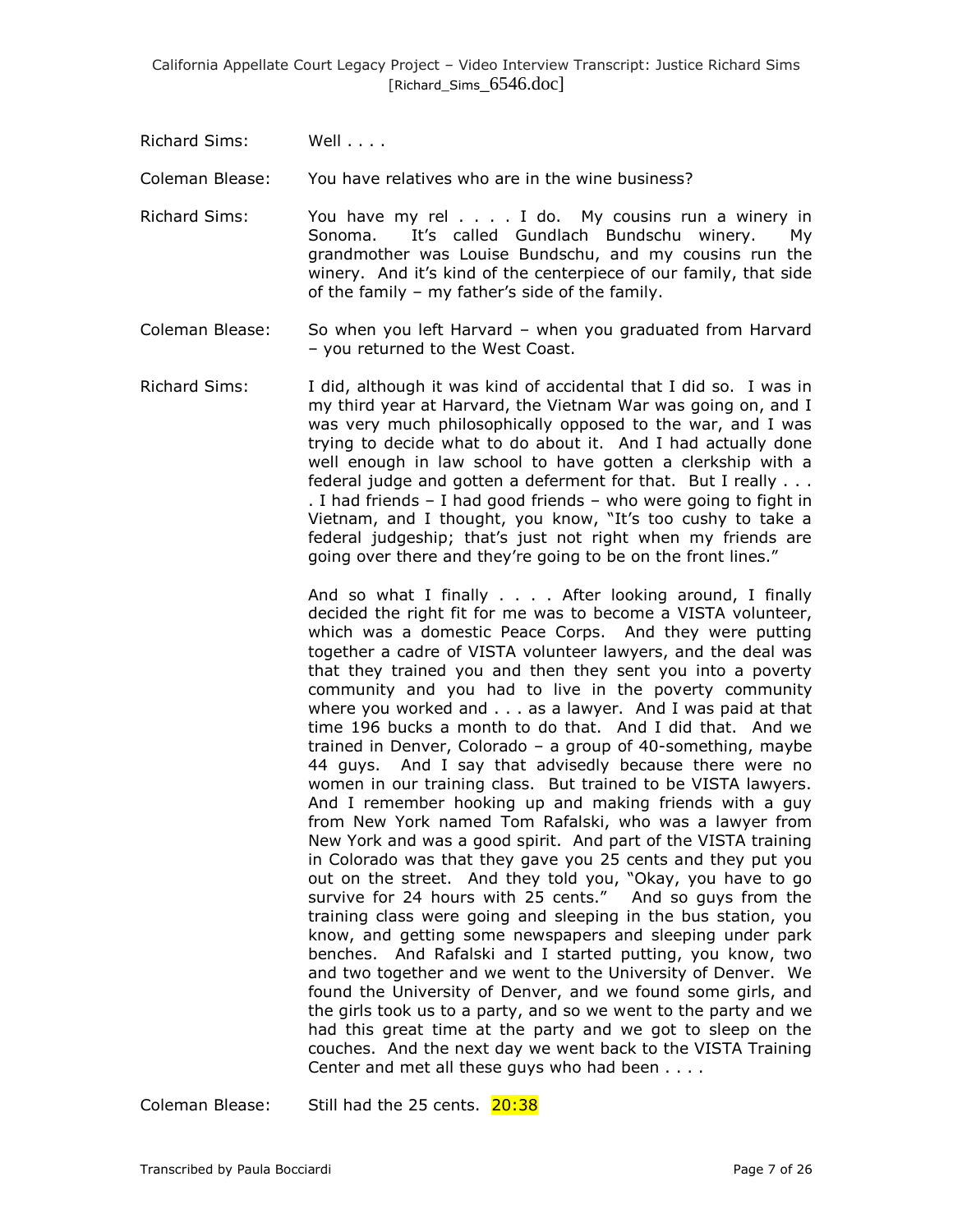- Richard Sims: Still had the 25 cents. Yeah. Met a lot of guys who had slept on park benches.
- Coleman Blease: Okay. Well, and when you left VISTA, where did you go?
- Richard Sims: Well, I want to talk a little bit about VISTA before we pass that. I mean, VISTA was . . . VISTA had been the most important experience of my life, ever. I was a year and a half in VISTA, and I got assigned . . . I got selected in a VISTA draft by a guy named Chick Tooker, who was in the EOC Office in San Francisco. And he put me in San Francisco, south of Market, and . . . which was Skid Row, and assigned me to the San Francisco Neighborhood Legal Assistance Foundation, Central City Office, which is on Skid Row. And I found a little apartment – no heat, lots of cockroaches – on Tehama Street, half a block from Sixth and Howard. And I lived there for a year and a half and I worked in the Central City Office.

And there were a couple things that were really interesting about that. One, of course, is that all of a sudden I . . . . I mean, I grew up in Marin County, which is one of the most affluent parts of the world. All of a sudden I was in, really, a serious poverty community with a very high rate of alcoholism and very poor people and lots of problems.

And the other thing was I was working in the Central City office of the Neighborhood Legal Assistance Foundation and, with the exception of one other lawyer who was a great influence on me – Howard DeNike – taught me a lot about practicing . . . nuts and bolts of practicing law when I was starting out. Howard and I were the only straight people in the office. Everyone else in the office was gay. The secretaries were gay, all the lawyers were gay. And for me, you know, I had never been around a lot of gay people before. And it was an introduction into the San Francisco gay community – into the social relations of the gay community, the power structure of the gay community. So it was a very . . . . You know, that was very, very interesting.

And I do want to tell one story about being in VISTA, 'cause it's a story worth telling. There was a time in 1969 when the Oakland Police Department raided the Oakland Black Panther headquarters in Oakland. There was a shootout, and I think one or more officers were killed and about four Black Panther Party members were killed. There was a Black Panther headquarters in San Francisco on Fillmore Street, and the word went out, immediately after the Oakland shootout, that somebody connected with the Panthers was looking for volunteer lawyers to go to the San Francisco Black Panther office and be there in case of a confrontation with the police so that you could mediate the confrontation and calm it down and prevent the kind of bloodshed that had happened in Oakland. So I volunteered. As it turned out, I was the first one 23:59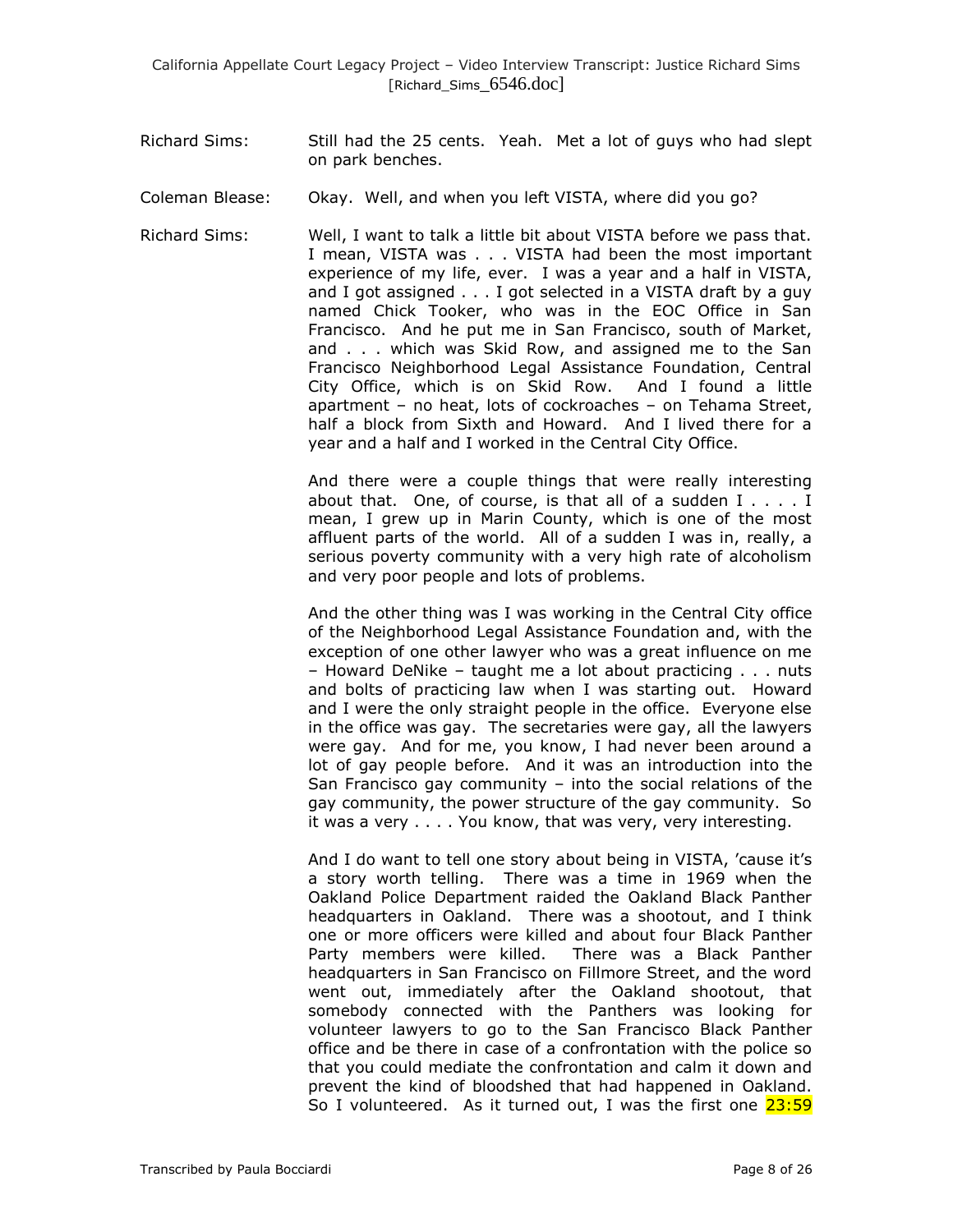there. And I took a bus from south of Market; I didn't have a car at VISTA. I took a bus from south of Market with my sleeping bag and made my way to Fillmore Street, made my way to the Black Panther headquarters, and knocked on the door. And this little peephole opens and I said, "I'm the lawyer who's supposed to be here," and I get in to the Black Panther headquarters. And there's this young guy there – probably about 17 years old – on a desk, you know, and he says to me, "Are you really a lawyer?" And I said, "Yeah, I'm really a lawyer." And he says he wants to know how to go to law school, how to get to law school. And I thought that was pretty neat. So he and I had this talk. And then these two older guys came and took me up some stairs and around a catwalk to the front of the building. And we got up there and I realized that the entire interior of the building was sandbagged. And this catwalk was up there and it had gun ports in it, and then there were these sandbags. And they pointed at the floor on the catwalk and they said, "That's where you're going to sleep," you know. And I thought, "Oh, I think I know what this is about," you know. I mean, if there's a shootout, I think I know what this is about. And so I lay  $\ldots$  I put my sleeping bag down and I lay down on my sleeping bag, and of course, you know, if I slept five minutes, I don't remember it. I mean, I just lay there all night. But no one attacked the Panther headquarters. The morning came, and some other lawyer was my replacement and came and I got back on the bus and went down south of Market again. But it was kind of indicative of a very dicey time in the country.

- Coleman Blease: So you went from there to . . .
- Richard Sims: I....
- Coleman Blease: . . . . the Sheriff's Department, or . . . ?
- Richard Sims: No, I went from there and I went to work for a committee called the San Francisco Committee on Crime. It was a citizens committee appointed by Mayor Joe Alioto. The co-chairmen were two prominent lawyers in San Francisco: Moses Lasky, one of the great lawyers of that era, and Bill Orrick – who later went on the federal bench – of the famous Orrick law firm. Became Federal District Judge Bill Orrick. They were the cochairmen of the committee. And the executive director of the committee was Irv Reichert. It had federal money to study criminal justice in San Francisco. And I went on as assistant executive director. And the committee published a series of reports that I did a lot of writing on. And so I did that for almost two years. And then Richard Hongisto got elected Sheriff of San Francisco on a reform platform, came in in 1972, and I went to work as General Counsel for the San Francisco Sheriff's Department in the Hongisto administration, which I did for a year. Worked hard . . . . I worked hard on establishing for the first time in the jails a disciplinary system for 27:07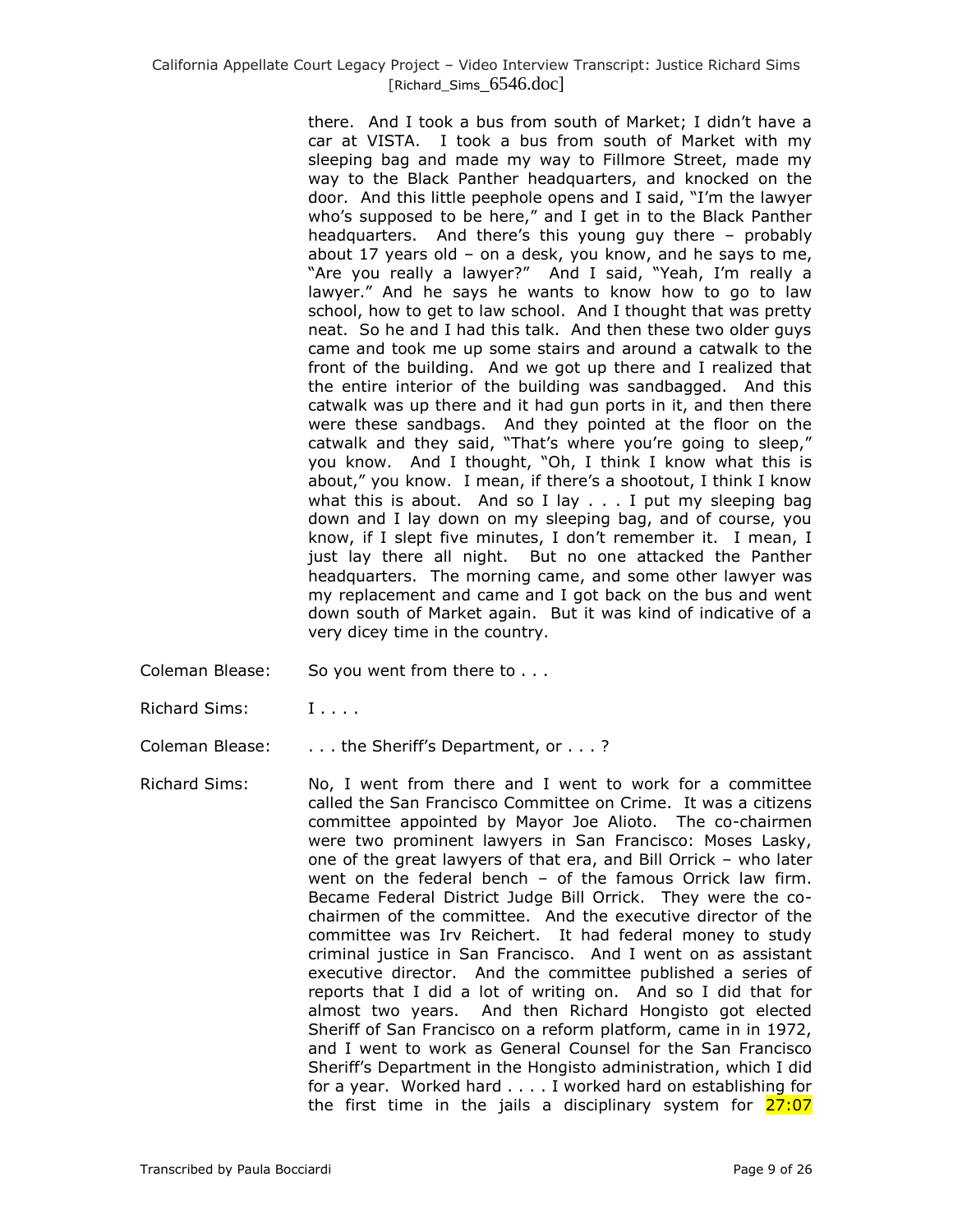inmates that had some due process . . some minimal due process to it. And we did that, and Hongisto put it in.

And I can tell a good story about that. Hongisto was Sheriff. He was kind of an eccentric guy, was an absolutely brilliant guy. And I was home at my apartment one night about 10:00 in San Francisco. I get a call, and he always said, "Hey, how ya doin'?" And he said, "Hey, how ya doin'?" and I said, "I'm okay; I'm about to go to bed." He said, "Hey, listen, I've got a problem." And what had happened was that he had had a date with a girl, and he had taken his date in to show her the jail at the Hall of Justice. And they had done a routine search on his date as she went in the Hall of Justice, and they found a bunch of marijuana in her purse. And so they had busted her, and she was under arrest. And somehow there were reporters who had gotten news of this, and the reporters were there, and Hongisto said, "You gotta help me! You gotta . . . . We gotta get her out of here!" So I said, "Okay, I'll see what I can do." And I called a, at that time, municipal court judge with which I had a relationship from the . . . actually from the Crime Committee, and said, you know, "I need some help. I just need an OR release for this girl." And he said, "Yeah, I'll phone it down there." So we got an OR release for the girl. I went down and got her out of the jail, went down a back elevator, put her in my car in the basement of the Hall of Justice under a blanket, and drove her out of the Hall of Justice, took her to my apartment. She stayed for a couple of days in my apartment in San Francisco. And that was the story of representing the Sheriff's Department and Richard Hongisto.

- Coleman Blease: So you went from there, in this exciting time, to a regular law firm.
- Richard Sims: Well, not . . . no, to an irregular law firm: the famous law firm Penrod, Himelstein, Savinar and Sims. Name partner. Penrod, Himelstein, Savinar and Sims. In existence from 1972 to 1976, thereabouts. It was a law firm comprised of four of us who had met each other and liked each other as lawyers. And I had gone to college – I had gone to Amherst College – with Tim Savinar. And I had met Jim Penrod and Mark Himelstein. We put together Penrod, Himelstein, Savinar and Sims. And the cardinal organizational principle of that law firm was that each guy only worked nine months a year. And we did that from '73 to '76.
- Coleman Blease: Till you ran out of money.
- Richard Sims: Exactly. Exactly. We did that until . . . . I mean, it was a deal where none of us was married, we didn't have any kids, we didn't need that much money. But each one of us took three months off every year and some of us went to Africa, some of us went to Europe. I took my three months and went up to Dutch Flat and lived for three months in Dutch Flat and 30:28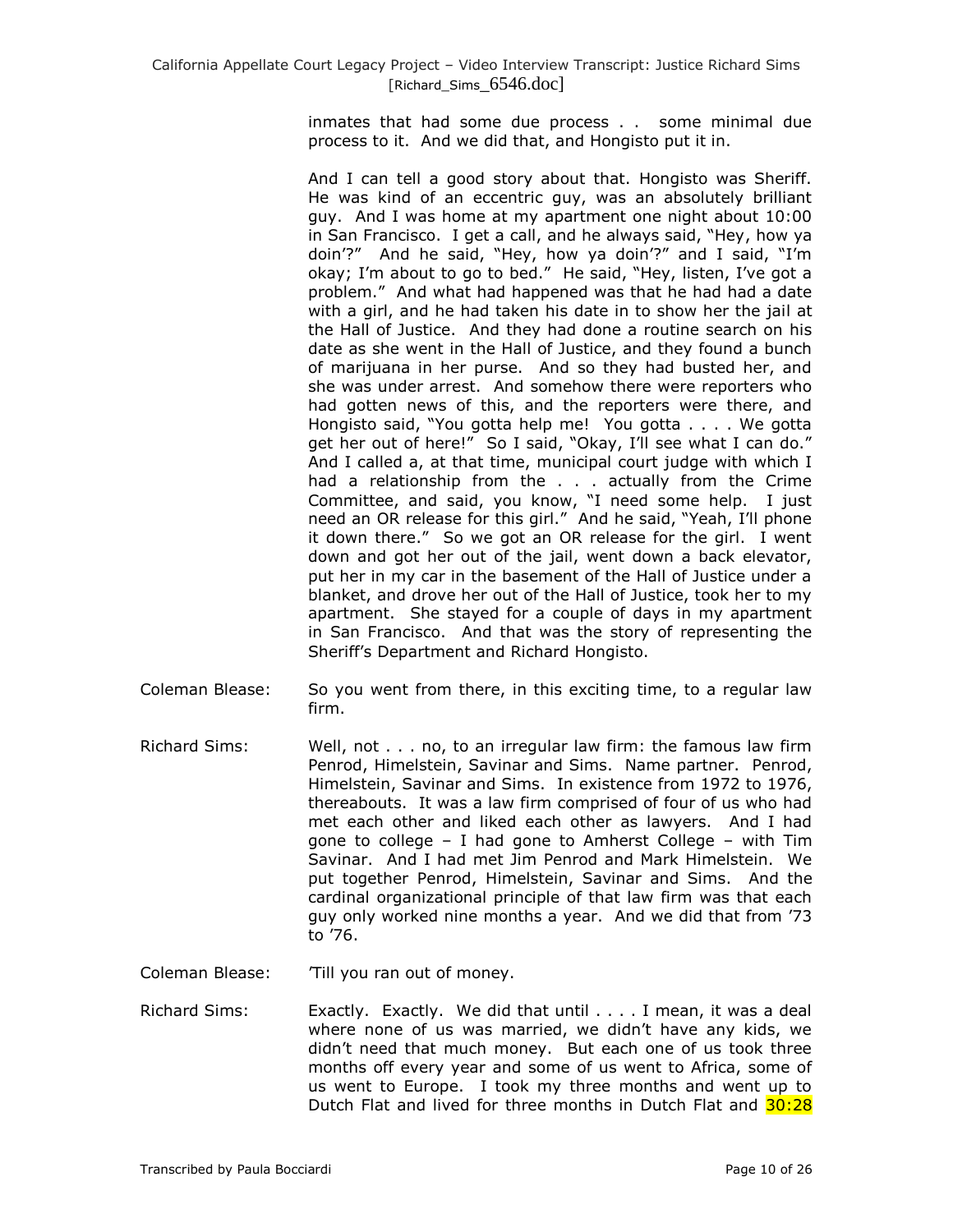actually went to work for my brother-in-law's father, building roads in Todd Valley outside of Auburn, building . . . working on a road crew and doing some writing. So I was writing and doing some reading and building roads during my three months. But I got . . . . So we did that, and then at the end of that I went to . . . I went back to a firm – Thelen, Marrin, Johnson & Bridges – for which I clerked during law school. I clerked there during law school two summers. And I went back, and coincidentally they were looking for a lawyer with a little experience, which I had at that point, so I signed on with Thelen, Marrin, Johnson & Bridges in 1976.

- Coleman Blease: And what kind of work did you do there?
- Richard Sims: Well, I was doing mainly construction law of one kind or another. It was all. . . . . I was doing litigation. And basically somebody would build something and it wouldn't work; it would . . . there would be a problem, whether it was a road, or a building, or a dam, or you name it. Somebody would build something and it wouldn't work. And everybody'd sue everybody. And Thelen, Marrin, Johnson & Bridges always had the contractor and Farella, Braun & Martell always had the architect; Bronson, Bronson & McKinnon always had the engineer. And we had a lot . . . . you know, all these cases. They were construction cases. They were very . . . . . Each case was a different screwup, you know. It was very interesting trying to figure out what had gone wrong and who was liable. And I enjoyed that work very much. I also enjoyed the people there. It was a law firm that believed that you won lawsuits with good law. They really believed in the law. They really believed that if you could make the legal argument that was a sound . . . that you would win. They believed that more than knowing the judge or making good with the jurors or any . . . . They just believed in good law. And that's a wonderful way when you're starting out practicing law. I mean, that's really a wonderful environment to learn to practice law in, you know. I know you did exactly the same thing. You had exactly the same experience with your approach to the law, you know – that you won cases with good law.
- Coleman Blease: Yes.
- Richard Sims: Yeah.
- Coleman Blease: And somewhere along the line you met Gigi Carroll.
- Richard Sims: Yes. Well, I had gone to first grade with Gigi Carroll.
- Coleman Blease: Ah.
- Richard Sims: In Belvedere. And then I went to public school and she went to private school. And I was working for Hongisto – Sheriff Hongisto – in  $72$ , and she was a photojournalist who  $33:17$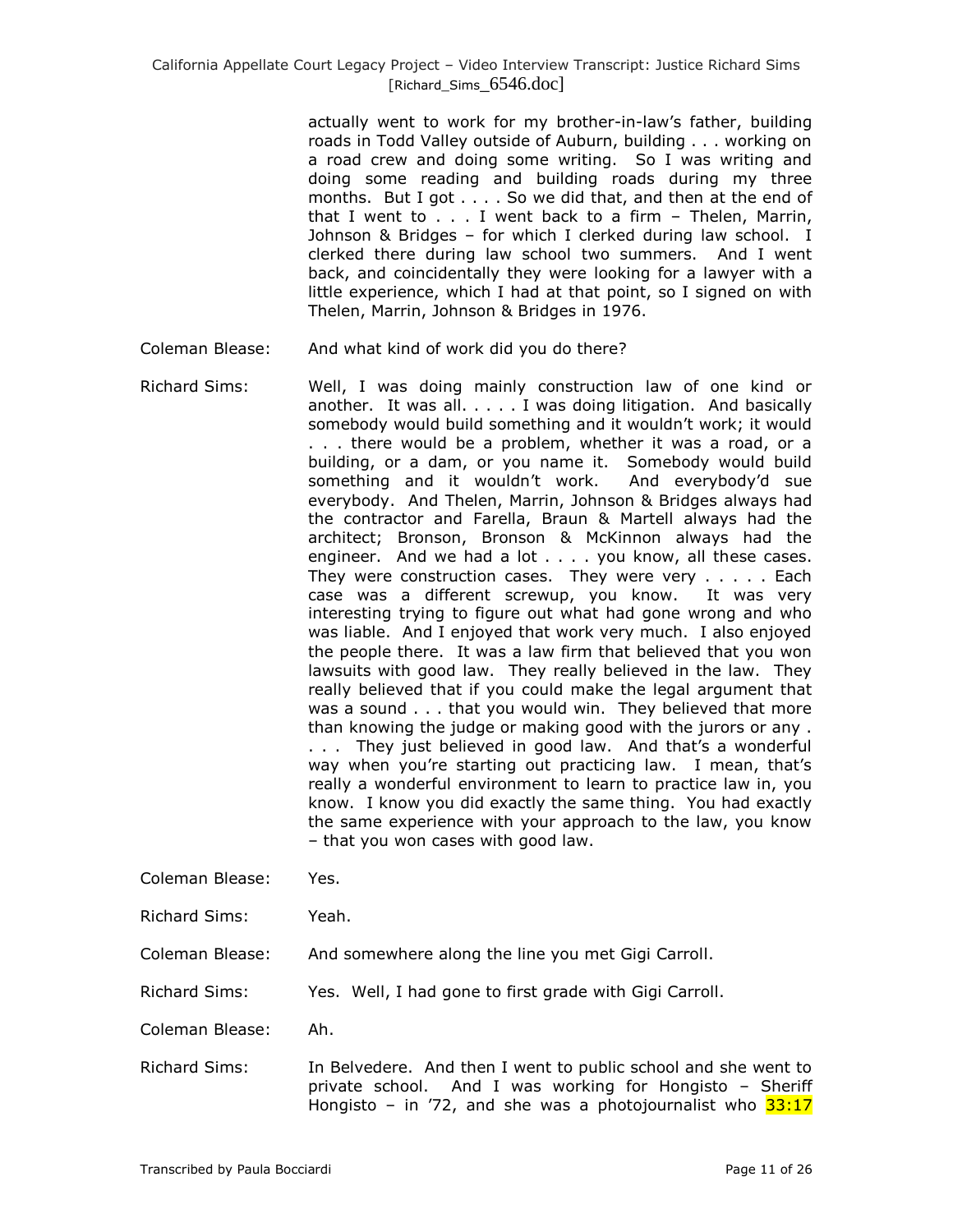hooked up with a national magazine. She was taking photographs for *Newsweek* and *[inaudible]*, and she had a job for *Esquire* magazine. And there was a guy named Ron Rosenbaum who was writing a story on jails. And so he wanted to talk to me, and Gigi Carroll called me up and said, "Do you remember me? We went to first grade," and I said, "Sure I remember you," and she said, "Let's meet at some bar with Ron Rosenbaum. He wants to talk about jails." I said, "Okay." And we walked into the bar  $-$  I walked into the bar  $-$  and there's Ron Rosenbaum and there's Gigi Carroll except she was different from the first grade. She was a young woman! And so we hit it off and started dating, and we got married in 1974.

- Coleman Blease: So out of that came two unusual children.
- Richard Sims: Oh, I don't know how unusual they are, but . . . .

Coleman Blease: Well, let's start with their middle names.

- Richard Sims: Well, the older one is Peter Eagle Sims, born in 1976 Bicentennial baby. And the younger one is Christopher Otter Sims, or, as I like to call him, C. Otter Sims, born in 1978. And . . . .
- Coleman Blease: Well, they have each pursued rather interesting careers.
- Richard Sims: Yeah, yeah. My son Peter went to Stanford Business School and they . . . . Both of 'em went to Bowdoin College in Maine, and I'm here to testify that Bowdoin College was a wonderful experience for them – maybe not the right place for everybody, but they had a wonderful experience at Bowdoin College. It taught 'em a lot – taught 'em how to write well. And Peter went on to Stanford Business School, and he has become an author; he's become a writer and has co-authored a book that sold well in the business community called *True North* that he co-wrote with Bill George, who's a professor at Harvard Business School. And Peter is in the process of finishing up his second book, which is going to be called *Little Bets* – it'll be on the bookshelves in the spring – just by himself, with his own name.

And my younger son Chris is in a Ph.D. program at Cal – University of California at Berkeley – in the School of Information. Now, when I was going to school, there was the Law School, the Business School, and you studied history. But at Cal, maybe 10 or 12 years ago, they created the School of Information. And he's in it, and he's going to get a doctorate, God willing.

- Coleman Blease: And what, pray tell, do they do?
- Richard Sims: I'll be damned if I know. I mean, I've never . . . . They study emerging technology and how it affects the way people  $36:14$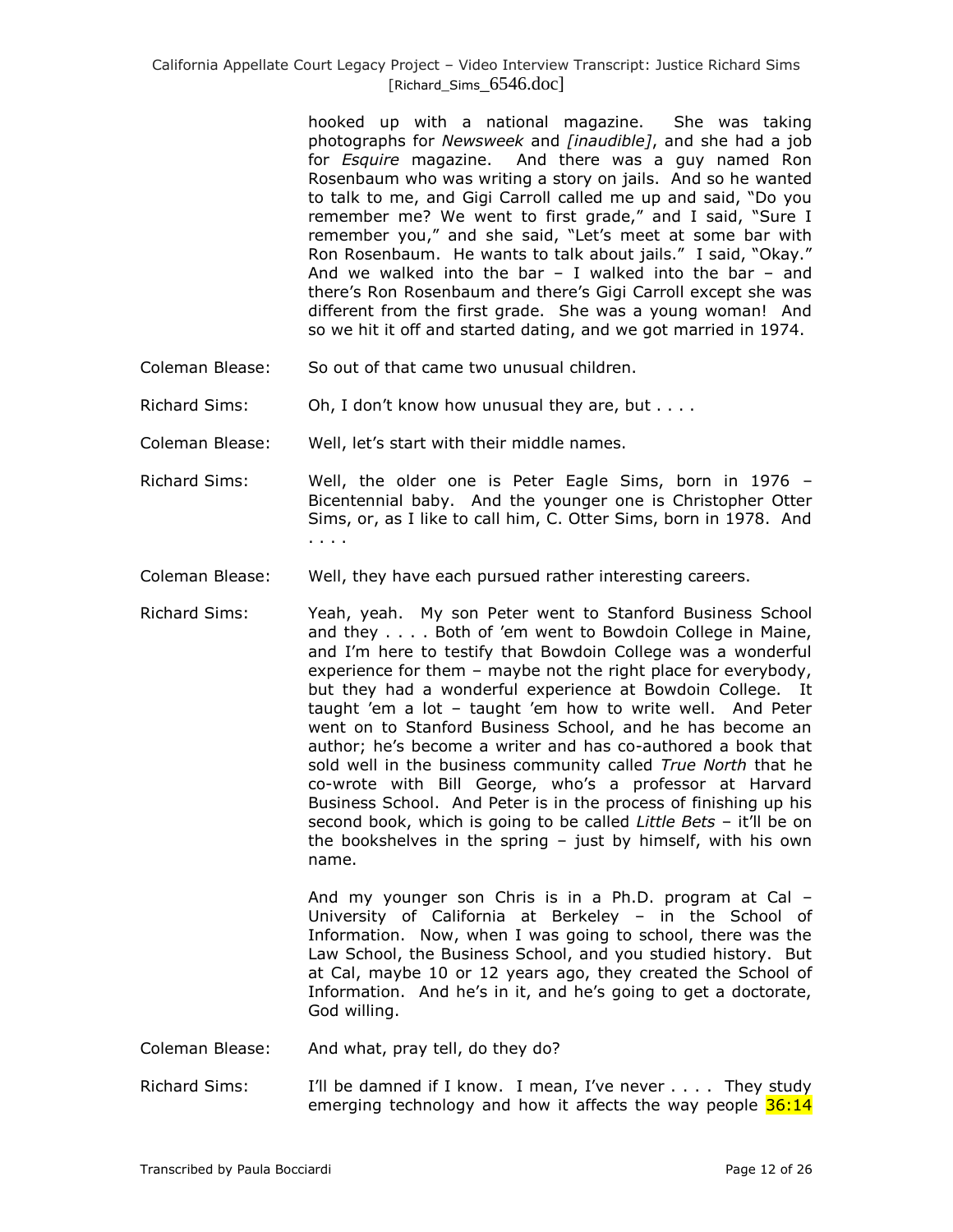live. And my son Christo is on a project this year collecting data for his thesis, and he's on a project in Manhattan where the MacArthur Foundation – the "genius grant" people – have funded a project in an elementary school where they're taking cutting-edge technology, hot media technology, and applying it to see if they can teach kids more about history, math, English, using new-age . . . new technology. And Christo is studying that. He's . . . . In particular, he's studying the sixth grade. He's gotten to be very close to the kids and to their parents, who are part of the study. And he's very interested in this stuff, and so, you know, great. Neither one of 'em ever wanted to be a lawyer.

- Coleman Blease: And why do you think that's . . . .
- Richard Sims: My grandfather was a lawyer, my father was a lawyer, I'm a lawyer, and neither one of 'em wanted to be a lawyer. I don't know. I mean . . . .
- Coleman Blease: Well, they probably watched what you did!
- Richard Sims: They probably watched what I did. Yeah.
- Coleman Blease: All right. Well, somewhere along the line, you must have met Jerry Brown, or his surrogates.
- Richard Sims: No, I have only met Jerry Brown on two occasions in my life both of which were at political dinners. I don't . . . . That's the only connection I have with Jerry Brown.
- Coleman Blease: Well, how did you . . . .
- Richard Sims: I do have a substantial connection with J. Anthony Kline.
- Coleman Blease: Ah.
- Richard Sims: Tony Kline.
- Coleman Blease: And where did you meet Tony?
- Richard Sims: I met Tony when I was a VISTA volunteer lawyer, and I was involved in a big lawsuit that involved south of Market, where I was stationed. And the lawsuit involved the emerging construction of the Moscone Convention Center. And what was going on is that the Redevelopment Agency of San Francisco was taking a lot of money under the Federal Housing Act to build the Moscone Convention Center, and in the process they were going to tear down 10,000 units of housing. And so a bunch of lawyers, including Neighborhood Legal Assistance lawyers and Housing Law Project lawyers in Berkeley, brought a lawsuit to stop the project and get housing that was being destroyed in the process. And I like to tell people about the lawsuit because it's not a very complicated legal 38:41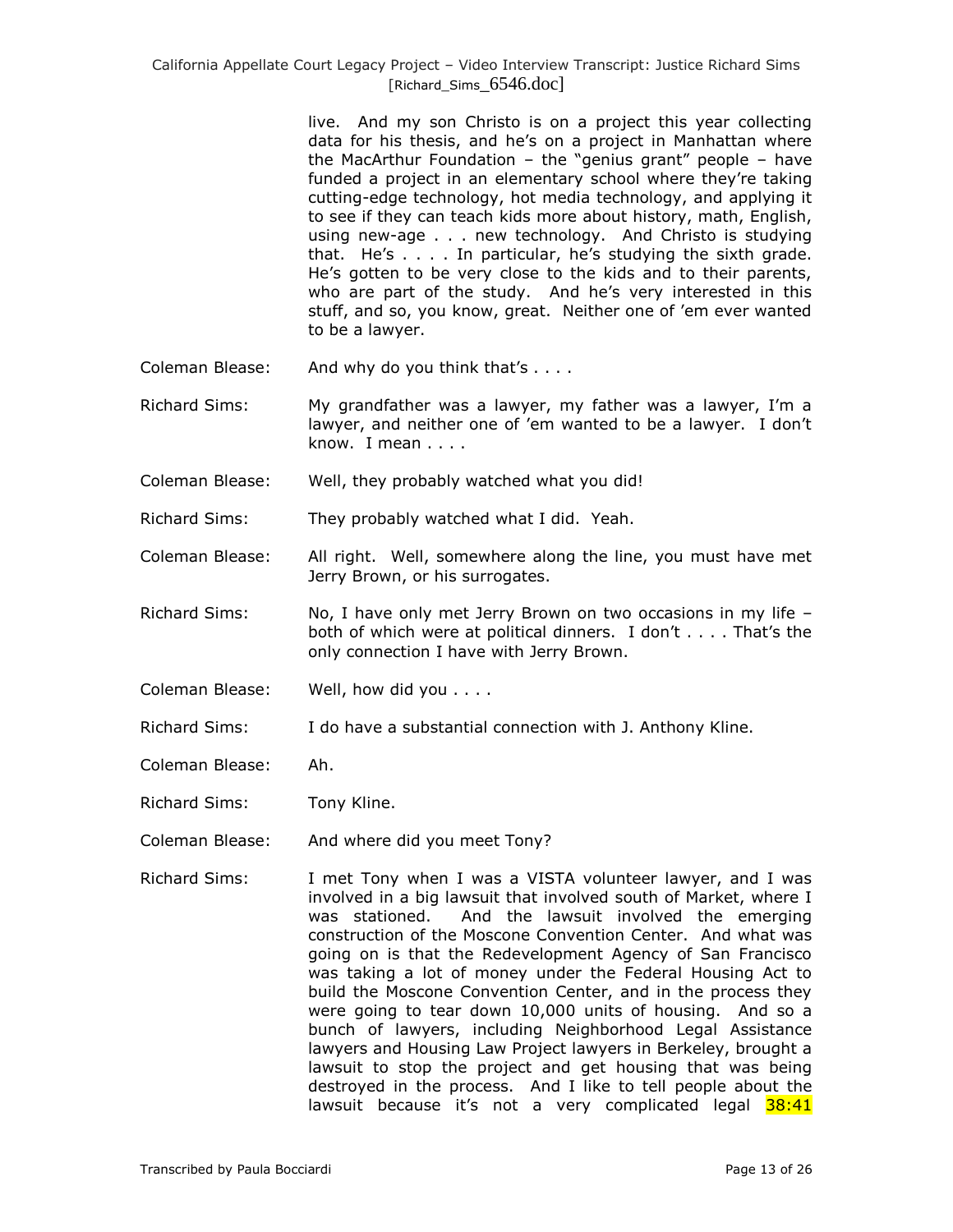> argument. Here's the legal argument: The money comes from the federal Housing Act; you're tearing down 10,000 units of housing. End of case. And Judge Stanley Weigel and the federal bench of San Francisco saw it, saw that it was pretty straightforward, and joined the . . . shut down the project. And they finally built the replacement housing and now we have Moscone Center and we have a lot of housing for elderly people that we wouldn't have had otherwise. And I worked on that lawsuit with Tony Kline.

Coleman Blease: So....

Richard Sims: And Tony Kline helped me get appointed to the trial bench in Placer County, and I'm sure helped me get appointed to this court, although I'm not sure about this court. But I know he helped me get appointed to the trial bench.

- Coleman Blease: So Jerry Brown became Governor, at least for the first time; maybe a second time. And Tony Kline became his legal secretary.
- Richard Sims: Legal affairs . . . .
- Coleman Blease: Legal affairs secretary.
- Richard Sims: Legal affairs secretary, yeah.
- Coleman Blease: So....
- Richard Sims: Yeah. And I was helped.
- Coleman Blease: So . . . . But you were helped to take a superior court position in Placer County, where you did not live at the time.
- Richard Sims: That's right. I was practicing law in San Francisco at Thelen, Marrin, Johnson & Bridges. And the Legislature created a new superior court position in Placer County. And I wanted, frankly, to move my little family out of the Bay Area and get to Placer County to raise my children. I mean, that's what I really wanted to do. And here's this vacancy that they created, and I heard about it, and I submitted an application for it, and the process kind of went down the road. And there were two local guys who applied – two local lawyers from Placer County who applied for the job  $-$  and I applied for the job, and we went along and went through JNE. And somewhere along the line, one of the lawyers had a massive heart attack and had to withdraw for medical reasons, and the other lawyer was found "not qualified" by JNE because of the recommendations of the local lawyers in Placer County. And so I was the only guy left standing. I was the only guy left standing, and I got appointed.
- Coleman Blease: Now, I remember your investiture ceremony which I attended, incidentally. You might tell us about that. 41:16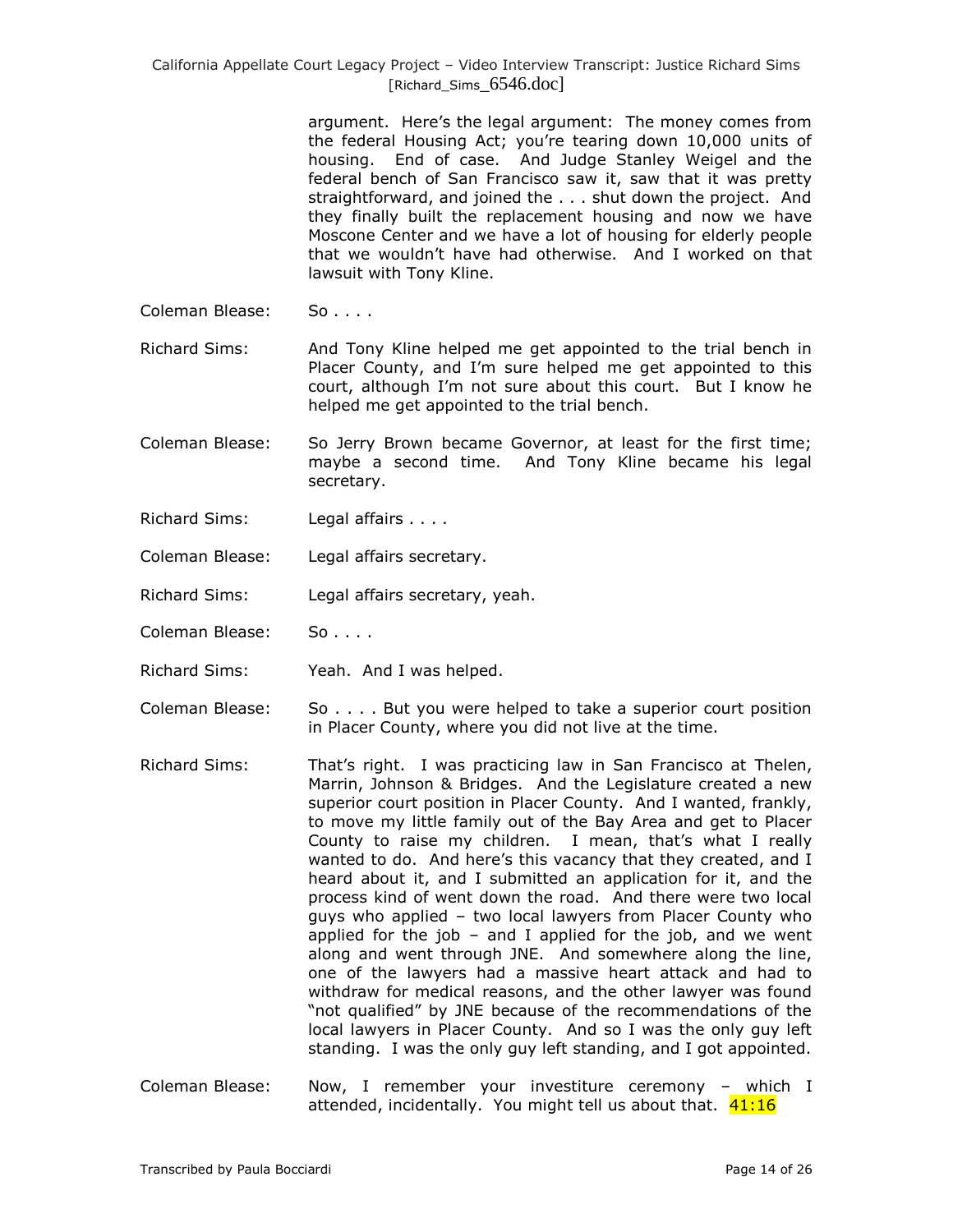Richard Sims: Well . . . .

Coleman Blease: And . . . .

Richard Sims: When I got appointed, there was a great brouhaha in Placer County: "Carpetbagger Appointed to Judgeship," you know, and there was actually a headline in the *Auburn Journal* that said, "There have been many breakfast meetings." Well, none of this was good, you know, and that was the climate that . . . in which I arrived in Placer County. And I thought . . . I honestly thought it was somewhat unfair, since I'd spent my entire boyhood in Placer County and since I'd worked building roads in Todd Valley, and since I knew where the town of Iowa Hill *was,* where, you know, most lawyers who had shown up in Placer County from L.A. three years ago had no idea where Iowa Hill was, and I knew where it was. So I thought it was unfair.

> But in any event, we had the swearing-in ceremony. And so I started my remarks. Well, the other thing you have to know is that the county seat of Placer County is Auburn, and it is not Placerville; Placerville is actually in El Dorado County. And one thing that happens famously . . . . If you're a trial judge in Placer County, one thing that happens famously is on the day that the trials get sent out, you get phone calls periodically from lawyers who are desperate, who call from Placerville and say, "Your Honor, I'm sorry. God, I had no idea that the county seat was . . . . I'm in Placerville, and I'm going to be late." "Okay, it's okay." You know, this happens all the time.

> But in any event, it comes to my swearing-in, and so I got up there and kind of took a deep breath and said . . . started off my speech – my speech to Placer County – by saying, "You know, I know that there are many of you who are apprehensive about this appointment because you think that I'm a stranger to Placer County. But I just want to tell you that it's great to be here in Placerville." And . . . .

Coleman Blease: Wonderful.

Richard Sims: And fortunately people laughed, thank God. So people laughed. And then I spent the next two years . . . . I had to run for election in two years, and I spent the next two years campaigning – going around the county to every event, every parade, every fair, Sons of Italy, Lodge 1413 Roseville, all these meetings. And fortunately I was befriended by two Placer County judges – Keith Sparks, with whom I later served on this bench, and Dick Couzens, one of the great trial judges of our time. And they kind of took me under wing and helped me and mentored me and introduced me around. And certainly if it were not for their help I probably would have been defeated in the election. But as it turned out, nobody ran in the election. 44:23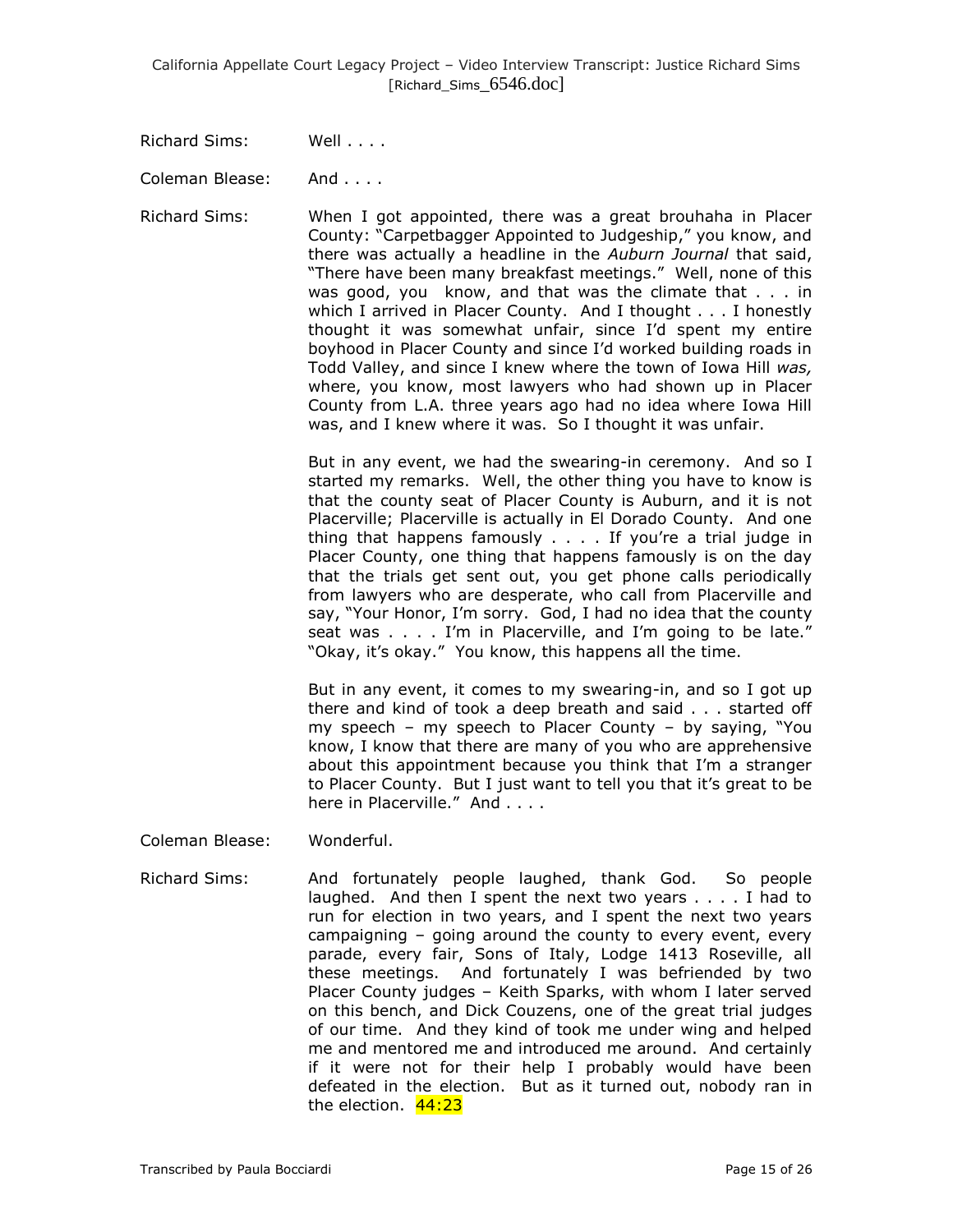- Coleman Blease: Now, you had some significant trials during your superior court tenure.
- Richard Sims: I did. I had a couple of death penalty cases. In fact, Placer County . . . . When I was Presiding Judge of the Placer County Superior Court, we had four trial departments and we had four pending death penalty murder cases at the same time. It was awfully tough trying to get civil cases and other cases out. But I had this most amazing death penalty case involving a guy named Floyd Van Ord. And Floyd Van Ord was 21 years old. He had spent a lot of time in St. Elizabeth's Mental Hospital in Washington, D.C. They released him, he bought a Chevy Impala, he drove across the country, he got to Reno. In Reno he bought a survival rifle – a .22 caliber one-shot ArmaLite survival gun – put it in the car, and then that night was driving down Interstate 80, went into Denny's restaurant in Roseville at about 1:00 in the morning to get something to eat. And he goes into Denny's restaurant, and there's a girl – and I use that term advisedly; she's about 18 – who's a waitress. And she's got a little Denny's waitress outfit on, she comes and waits on him, and he orders something to eat. And he immediately falls in love with her, he thinks. And so he goes out to the car, gets his gun, comes back into the restaurant, and says, "Bring me Sherry; get Sherry." And she runs in the back of the restaurant and he goes back and finds her and brings her out and stops at the cash register and takes the money – robbery – takes the money out of the cash register. And there's a guy sitting at the counter at Denny's who's been drinking all night and doing cocaine. And he's really loaded, and he's going to be a hero. And he gets up and starts moving toward Floyd and the girl, and Floyd says, "Don't come," and the guy says, "Put her down, put her down, put her down" and keeps coming, and Floyd fires one shot at the guy. He goes down, Floyd and the girl get out, jump in the car, and take off.

The police come, and emergency people come, The victim has been shot once right here with a single .22 shot. They take the victim to the hospital, he's alive, he's talking, he's conscious, they put him on a gurney, they put him outside a . . . in the hallway. He's sitting up, he's unattended, he's just sitting there, he's sitting there for about an hour in the hallway waiting for something – surgery or something – at which point all of a sudden he dies. And all of a sudden it's a death penalty murder case, because it's murder in the commission of a robbery.

Meanwhile, Floyd and the girl are driving to Reno. And the girl has the prescience to tell Floyd that this is never going to work with them, and she tells him also she's got to talk to her family about this. And she talks to Floyd about this and talks Floyd into taking her to Reno Airport. Floyd drives to Reno Airport, never touches her, buys her a ticket so she can fly to San Diego to visit her parents, and puts her on the plane with the 47:57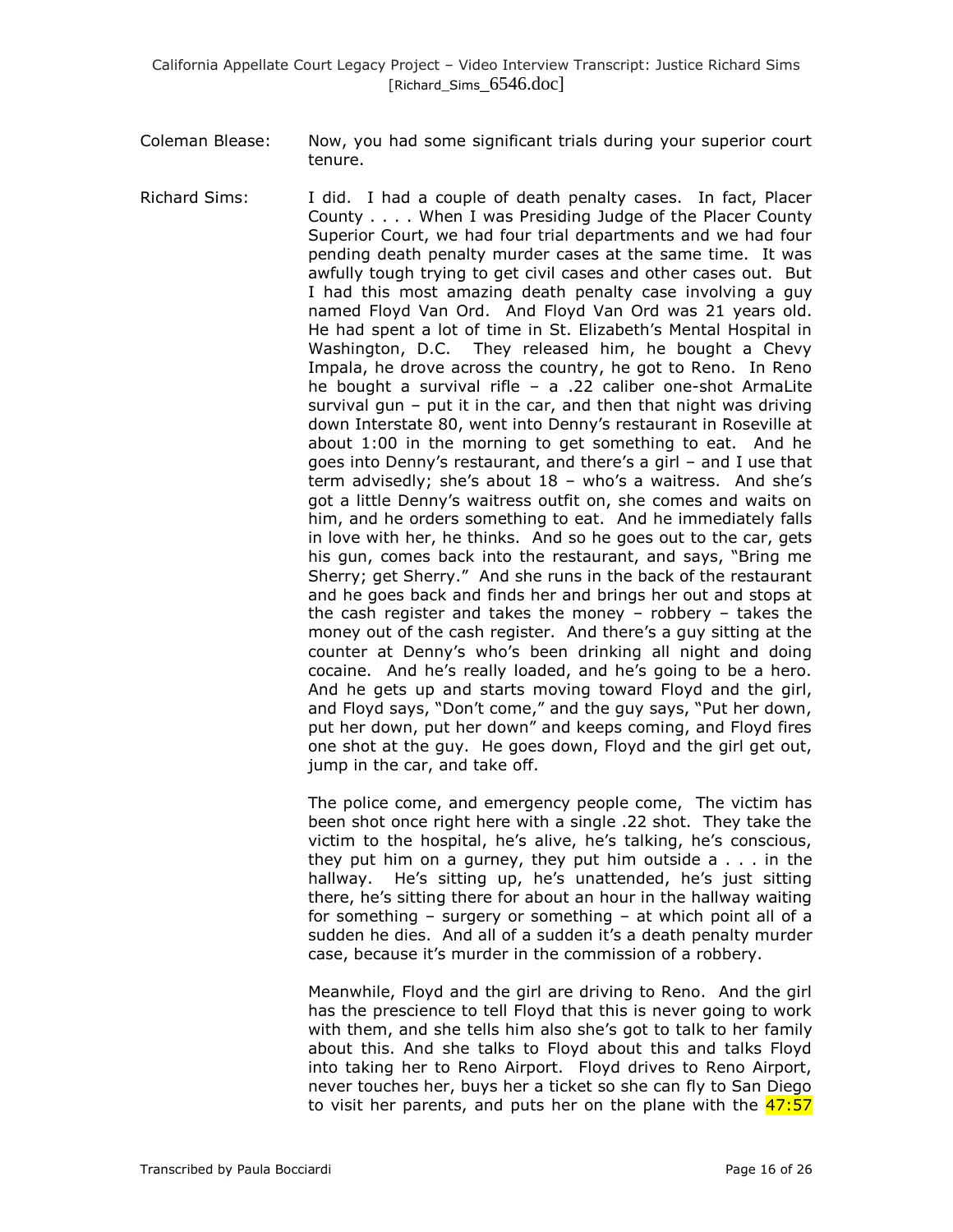ticket. And she gets on the plane – still in her Denny's outfit – she gets on the plane and goes, "Oh my God!", you know, and notifies everybody.

Meanwhile, Floyd gets in his car, they pick him up four miles from the airport – no resistance – and they arrest him.

And he's in trial in my court in a death penalty jury case that goes for about two months. And near the end of it, I realize . . . . I'm sitting there as a trial judge, and at the end of it I realize, you know, this is a bad deal because if the jury comes back with death – and, you know, Placer County is a hardnosed county – but if the jury comes back with death, I'm going to have to set it aside. This is not a death penalty murder case. It just isn't. This guy never touched her. He takes her, he puts her on the plane, he's fired one .22 shot that hits the victim in the shoulder, this is not a death penalty murder case. Technically, it's a murder in the commission of a robbery, but this just isn't. And it was 1982, it was an election year for me, and I'm sitting there thinking, "This is going to be tough; I'm going to have to set this aside. And I've got to run for election; this is going to be tough." But I knew I had to do it. So the jury goes out. I'm kind of sleepless, waiting for the jury, and the jury comes back: life without parole. Did the right thing. And so it was all okay. But it was quite an amazing case, I thought.

- Coleman Blease: So you then got an appointment to the Third District Court of Appeal . . .
- Richard Sims: I did.
- Coleman Blease: . . . . at the end of 1982.
- Richard Sims: Correct, to a vacancy created when Justice Cruz Reynoso was appointed to the California Supreme Court.

Coleman Blease: Right.

- Richard Sims: And so I was appointed to that vacancy.
- Coleman Blease: And how did you find your greeting at the court?
- Richard Sims: Well, my greeting was very amicable. I had a difficult period of adjustment because I enjoyed the drama of the trial court. I enjoyed the players, I enjoyed the bailiffs, I enjoyed the jurors, I enjoyed the drama unfolding before me of Floyd Van Ord kidnapping the girl and driving her to Reno. I really enjoyed all that, and all of a sudden here the drama's gone, for the most part. There just isn't that drama. There are other things going on that are wonderful, but that drama wasn't there. So there was that break-in period. And also I had a lot to learn about appellate judging. Fortunately, I had some wonderful  $\frac{50:34}{ }$  -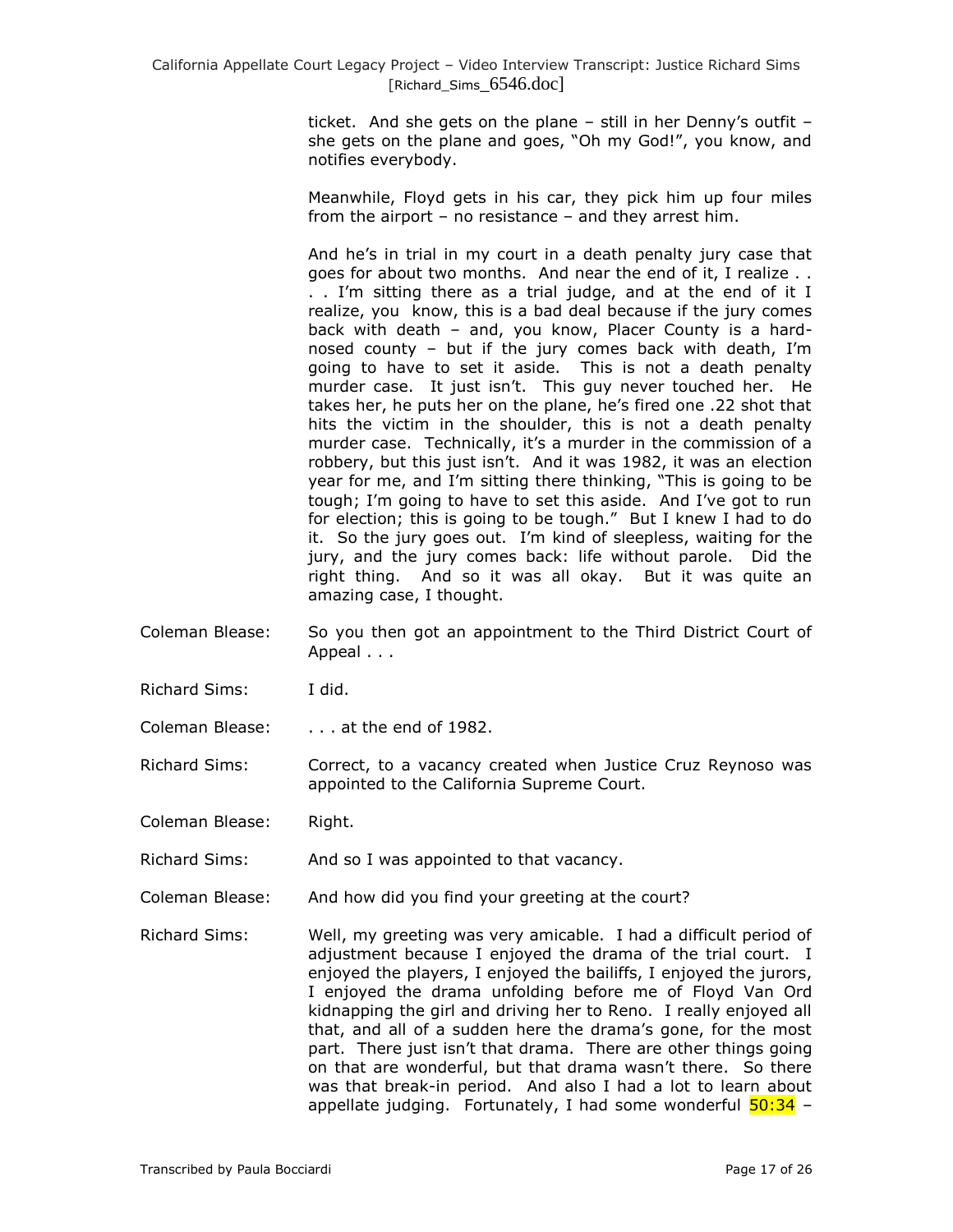> albeit strict – teachers in your*self* and Bob Puglia and Keith Sparks, who are all . . . . You and Bob Puglia and Keith Sparks were all wonderful teachers to me. But there was a learning curve, I guess, still going on, you know. Still going on.

- Coleman Blease: Never ends.
- Richard Sims: Never ends, yeah.
- Coleman Blease: Okay. Well, we've had some interesting times here, and one of them occurred at a Sacramento bar dinner at McClellan Air Force base.
- Richard Sims: I think it was Mather.

Coleman Blease: Mather.

- Richard Sims: Yeah, I think it was . . . . You and I were talking about this. We thought it's after 1986.
- Coleman Blease: Yes.
- Richard Sims: 1986. And so the story is that the Sacramento Bar Association throws a dinner at Mather Air Force Base Officers Club for the Third District Court of Appeal. There were seven of us on the court at that time. And the dinner was a formal dinner – linen tablecloths – held in the Officers Club. And at one end of the Officers Club was a stage. And after dinner, the seven judges of the Third District Court of Appeal got up on the stage and looked out over the audience. And we were seated in chairs in a row along the stage. And by agreement, the protocol was going to be that each of us would introduce another judge, who I think was the next senior to that person, as I recall.

But I know I had to start out by introducing Bob Puglia, our presiding justice. And I was the first speaker in that event after dinner. And I got up, and just as I was about to speak, this huge horn went off in the Officers Club. And it went like this. It went *[three loud honks]*. And I said, "Don't worry, ladies and gentlemen. If this were a nuclear attack, it would have buzzed *three* times." So that was funny.

And so then each of us introduced one of the other judges. I introduced Bob Puglia in glowing terms, and it went down the list. Well, as we're going down the list, Justice Hugh Evans had the duty of introducing Justice Frances Carr. The lectern was in the middle of the stage, and I'm on the end of the stage in my chair, and Hugh Evans gets up to introduce Frances Carr and proceeds to tell an off-color story – joke – that refers to Frances Carr as basically being promiscuous. And I'm not sure what motivated him to do that, but all I know is I looked out at the audience and I see that Frances Carr's husband, Ozro Gould, who stood all of five foot six inches tall, is  $\frac{53:50}{2}$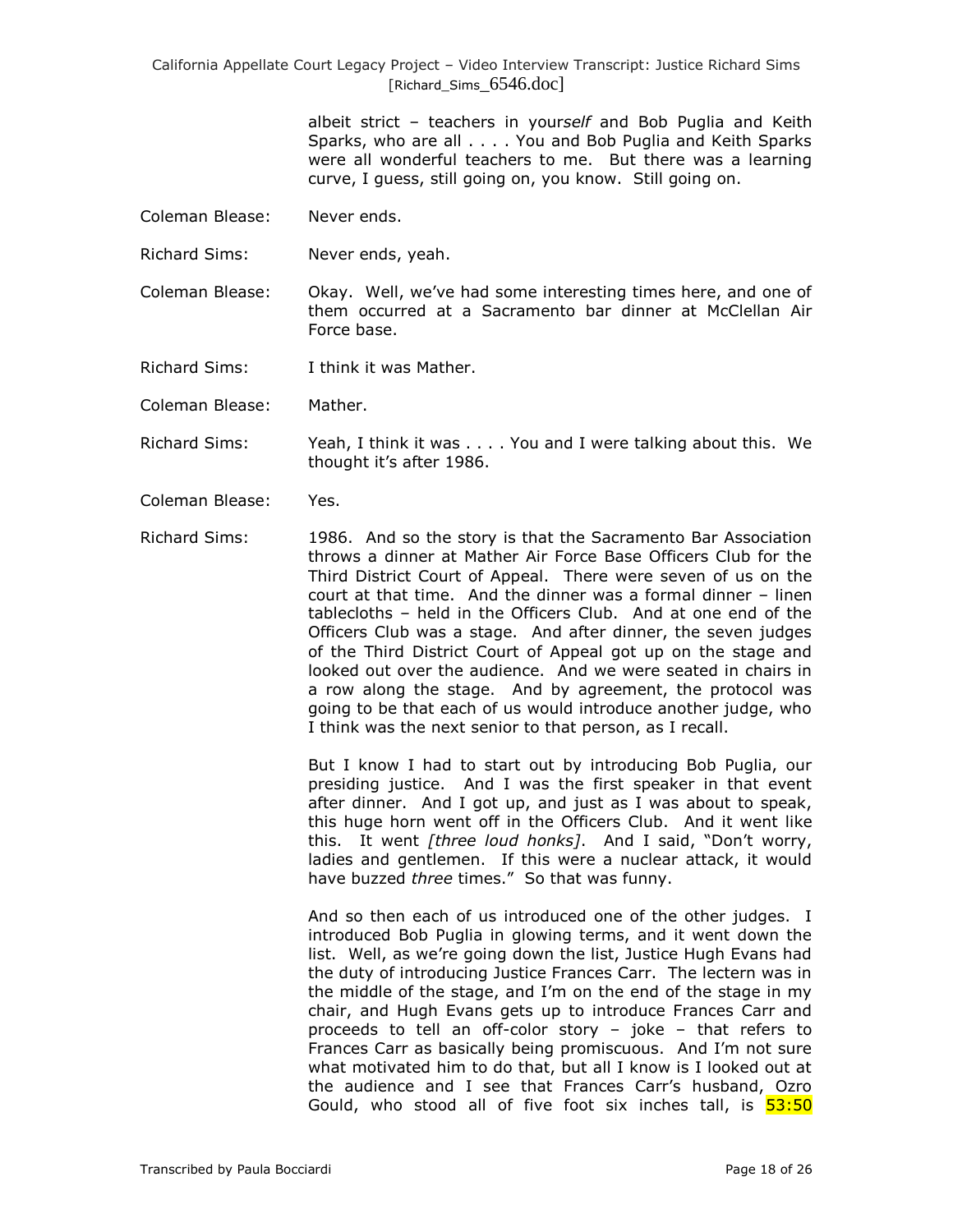> standing up at the table right in front of the lectern, right at the bottom of the stage. And Ozro Gould stands up and points at Hugh Evans and says, in the loudest voice, "You, sir, are a cad!" And Evans is shocked; he's shocked by this. And . . . .

- Coleman Blease: And there are 500 people in the audience.
- Richard Sims: 500 people. Yeah. And Ozro Gould is down there remonstrating, "You, sir, are a cad! You have no right to talk about my wife that way!" And so then there are people in the audience who start yelling things. And Frances Carr gets up and turns to Evans and says, "What do you think you're doing? What do you think you're doing? This is ridic . . . ." And so the whole thing develops into this kind of pandemonium. And just about the time that Frances Carr gets up to confront Evans, I turn my chair to get a better view of what's going on at the podium, and I fall off the stage backwards. Just tumble off the stage. And so I'm kind of down in the orchestra pit watching this scene unfold, you know. And there are women . . . .
- Coleman Blease: The Marx Brothers at the . . . .
- Richard Sims: Yeah! And there are women, younger women, who are standing up at their tables yelling, "Hugh Evans, you bastard! You bastard!" I mean, in the middle of this dinner. And so finally I get back, kind of get back up on the stage, and by that time Bob Puglia has gone up and commandeered the microphone, and said, "Well, I think we're going to shortcut the program." And he had this great . . . . He said . . . . Puglia said, "Well, ladies and gentlemen, you are entitled to see us tonight as we are and not as we wish to be." And so that program ended, and as far as I know, we've never been invited back by the bar association.
- Coleman Blease: Actually, that kind of event never occurred internally in the court; it only occurred in public.
- Richard Sims: Yeah, yeah.
- Coleman Blease: So we had . . . . Actually, Hugh Evans was a party to another event that occurred of some prominence.
- Richard Sims: Well, this is really one of my favorite stories about the earlier days of the court. This occurred in the earlier 80s – I'd say about '84. And I call it my "Oral Argument Story." And it's a story where we would hear cases in panels of three in our ceremonial courtroom – our wonderful courtroom in the Library and Courts Building, probably the most single beautiful courtroom in the state of California: dark wood paneled, very sedate, very, very officious. And panels of three. And the senior justice of the three would be the acting presiding justice and run the show. And the youngest justice would sit, as you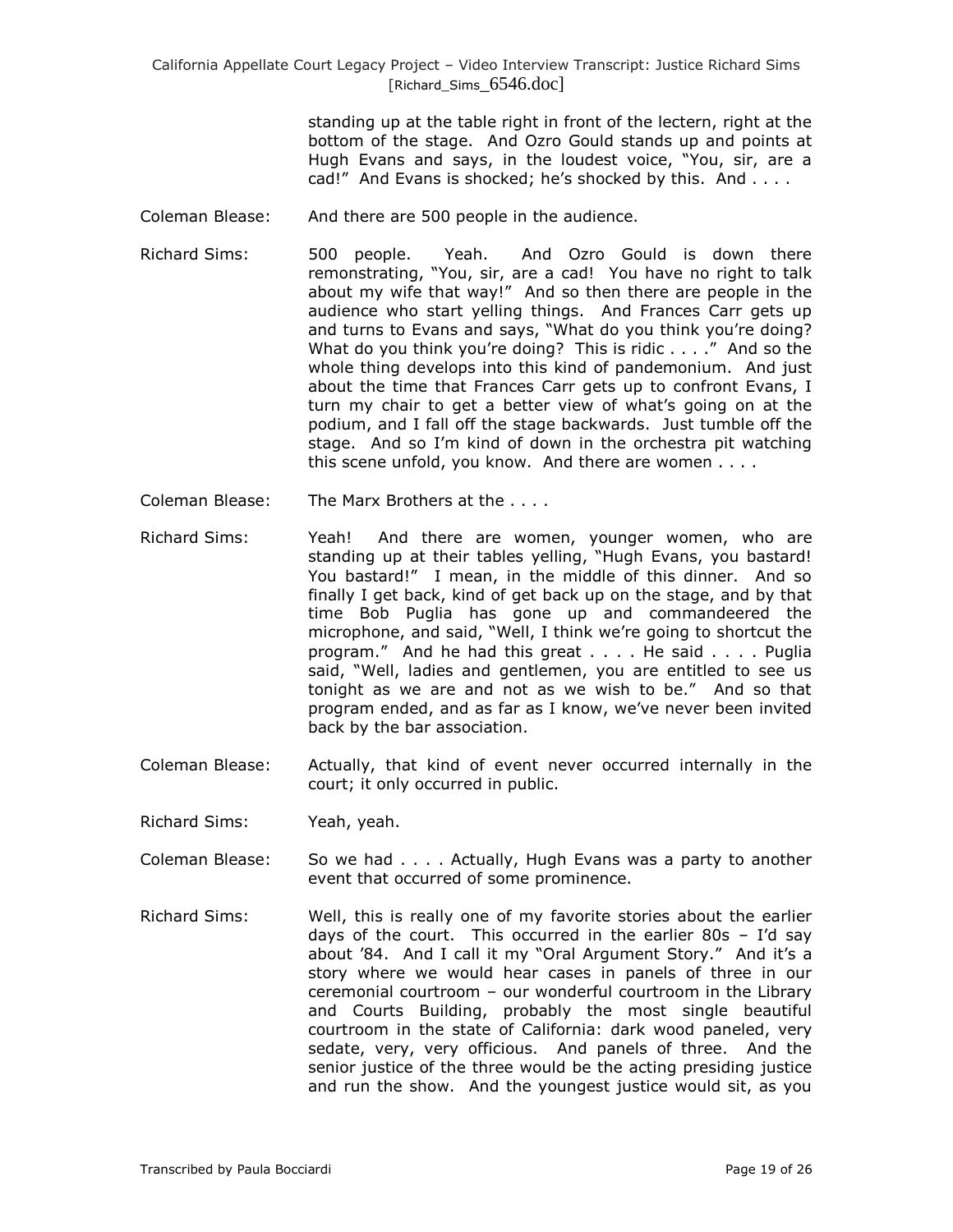57:12 looked out on the audience, stage left. And we would enter the stage from a hallway that was over here, stage right.

And we're hearing this case. It was a criminal case, and it had been assigned to Hugh Evans, and the acting presiding justice was Ed Regan, who was in his . . . by that time at least 75. Probably a little older than 75. And he was the acting presiding justice, and I was over here. We're hearing oral argument and an issue came up in oral argument that the parties had not had the opportunity to brief. And so the appellant's lawyer said, "Well, could I have 30 days to brief that issue?" And Hugh Evans said, "Yes, that'll be fine, and the Attorney General will have 30 days to respond." At which point Ed Regan, sitting in the middle, turned to Evans and said, "I'm the acting presiding justice, and that's the job of the acting presiding justice to assign the times!" At which point Evans, I could see, was turning red and kind of grimacing, and he said, "Well, Mr. Acting Presiding Justice, may we please take a recess?" And Justice Regan said, "Well, certainly we'll take a recess." At which point we all get up and start moving toward the exit hallway. And Evans is first, and he opens the door to the hallway, and Regan is behind him. And just as Regan gets in the hallway with the door still open, Evans says – in an extraordinary loud voice – "Listen, you fucking old fart, if you ever do that to me again I'll kick your ass!" At which point this echoes through this . . . through the courtroom. And I'm in the middle of the courtroom; I'm still making my way toward . . . and I look out at the courtroom, and people cannot believe that they've heard what they've just heard, you know? And so I just get out of there as quickly as possible and get in that hall. And I get in the hallway, and here are Evans and Regan, with clenched fists, and Evans says, "You know, I ought to kick your ass right now," and Regan, who is 76 years old or something, says, "I used to be a Golden Gloves boxer; I'll take you on right now!" And they kind of jockey this way down the hallway and out into the main hallway of the court, at which point, coincidentally, Frances Carr is walking along and sees this altercation – Evans and Regan in their black robes – and Frances Carr rushes over and says, "Boys, boys, boys, break this up right now!" At which point they do! So Frances Carr rescues the scene, and we all settle down, and then we go out to hear more oral argument after that.

Coleman Blease: Our oral arguments are recorded, so that recording was a popular piece . . .

Richard Sims: I don't know.

Coleman Blease: . . . which circulated amongst the staff.

- Richard Sims: I think maybe it was.
- Coleman Blease: At any rate, well  $\dots$   $\frac{1:00:27}{1:00:27}$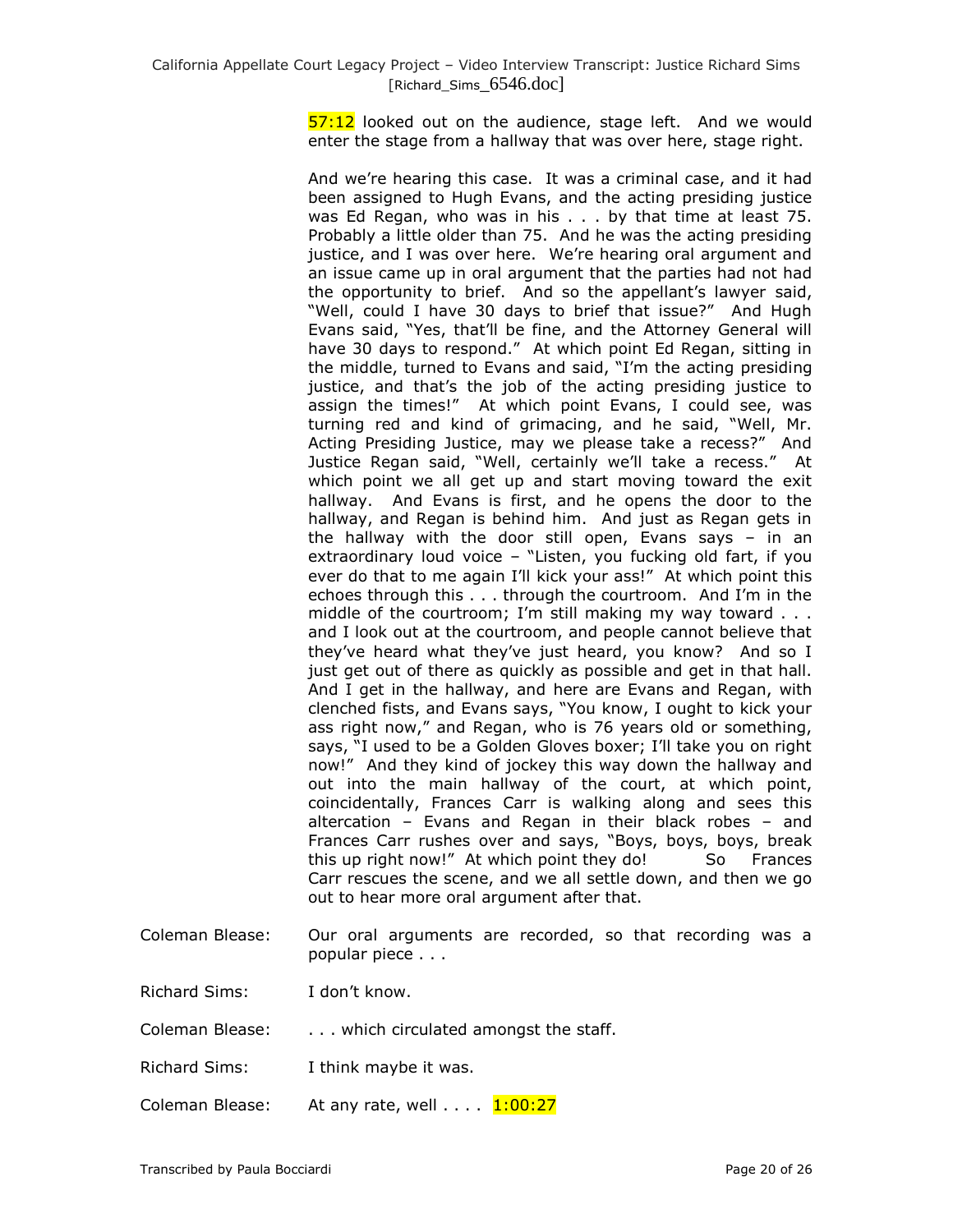- David Knight: Let me interrupt you if I can; time to change tape. All right, and we are ready to pick it up again any time.
- Coleman Blease: So you mentioned Frances Carr, who was one of our justices here for a long time – a wonderful person. Why don't you tell me a little bit about that?
- Richard Sims: Well, Frances Carr grew up at a time when the ethnic composition of people who were migrant farmworkers was different than now; it was more diverse. An earlier time. And her parents were migrant farmworkers. And she grew up in a family of migrant farmworkers, and they would move with the crops from place to place. And I think that Frances Carr went to an extraordinary large number of high schools in California. I forget; she told me once that she had been to something like 17 or 18 different high schools to get through high school in California, because her family was moving. And so she came up tough and hard, and she was one of the pioneer women in the Sacramento legal profession. And on the Sacramento court, I think you mentioned that she was only the second woman ever appointed . . .
- Coleman Blease: Right.
- Richard Sims: . . . . . in Sacramento.
- Coleman Blease: After Annette Adams.
- Richard Sims: After Annette Adams. And so she was on our court when I got here, and she was this remarkable combination of a huge heart with a particular fondness for dependent children but someone who had been in the trenches as a lawyer. She had been slugging it out with the men lawyers, and she was tough and she was a very good lawyer in her own right. She was very, very careful, very exacting. One of her traits I thought was interesting is that she was always – forever, as far as I knew her – uniformly tough on women lawyers. She thought that women lawyers had an obligation to maintain the standards of the profession, and that when they were sloppy or ill-prepared she was tough on 'em, you know, that . . . . I think she felt that it was important for them to carry the ball, carry the flag. And she could be tough on the women lawyers who did not do that. But she was just a remarkable person.
- Coleman Blease: And her husband Ozro Gould was as well.

Richard Sims: Yes.

- Coleman Blease: An interesting pair.
- Richard Sims: Yes, yes. They were very, very much in love with each other. You know, she  $\dots$ . Frances Carr was a good eight to  $1:03:30$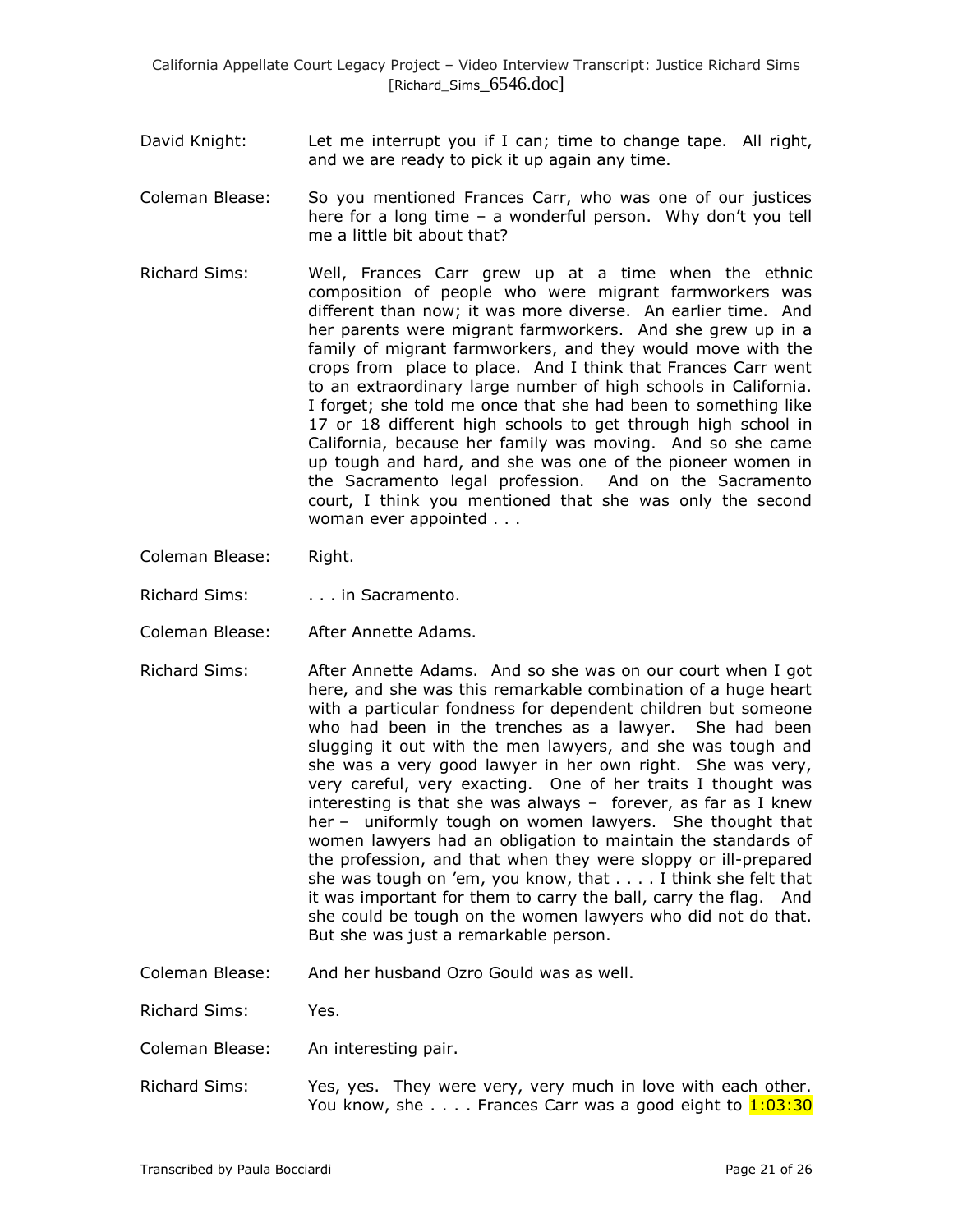> ten inches taller than Ozro. And in her practice I think Frances Carr had done quite a bit of plaintiff's personal injury work, and Ozro Gould was an insurance adjuster by profession, and they found, I guess, common ground in talking about claims or something. But Ozro was wonderful.

- Coleman Blease: Perhaps the most interesting of your colleagues, early . . . probably throughout your career here was our presiding justice, Robert Puglia.
- Richard Sims: Yeah, yeah. Really, really wonderful, interesting man. A man who, in his early years, was a Democrat – voted for Adlai Stevenson. Had a change of political heart, change of political philosophy, became very conservative by political philosophy. An extraordinarily smart guy – very, very smart. And ultimately, in every case that I was ever on with him, faithful to the law. He had his proclivities, he had his view of the criminal justice system and how crime worked and da-da da da, but I'll tell you, in my entire experience, if you got Bob Puglia on the law, you *got* him on the law. He was *always* on the law. And he was smart enough so that he could take civil cases and when there was an analysis that was not correct in the civil case, he could see it and would straighten it out.

I must tell you that the single most rewarding moment that I ever had on the Court of Appeal occurred on a weekend with Bob Puglia. And the situation was one in which an initiative was headed for the ballot that would have created no-fault insurance in California. And the initiative was about 128 pages – typewritten pages – long, and a group brought a lawsuit to knock the initiative off the ballot on the ground that it violated the single-subject rule of the California Constitution that says an initiative can only embrace one subject. And so Bob . . . it was Bob Puglia's case. And he and I got into this case, and it turned out that what had happened was that in the 128 pages, it did indeed set up a system of no-fault insurance where people who were injured would get compensated, without a determination of fault liability, for their injuries in automobile accident cases. And right in the middle of the 128 pages, in a paragraph, was a provision that said something like, "Notwithstanding any other provision of law, no law shall require any insurance company to report any political contributions that it makes in the state of California." Well, well, well, would you ever think that by voting for a no-fault insurance initiative that you would insulate the insurance industry from FPPC reporting requirements? Would anyone ever think that? And Puglia and I were totally in agreement that this was really a sleeper pill  $-$  a poison pill  $-$  in this thing, and we didn't like it. Neither one of us liked it. And so he and I came down to the Library and Courts Building and spent a weekend drafting an opinion kicking the initiative off the ballot for violation of the single-subject rule. And he, you know, he took the first draft and my chambers was almost right 1:07:36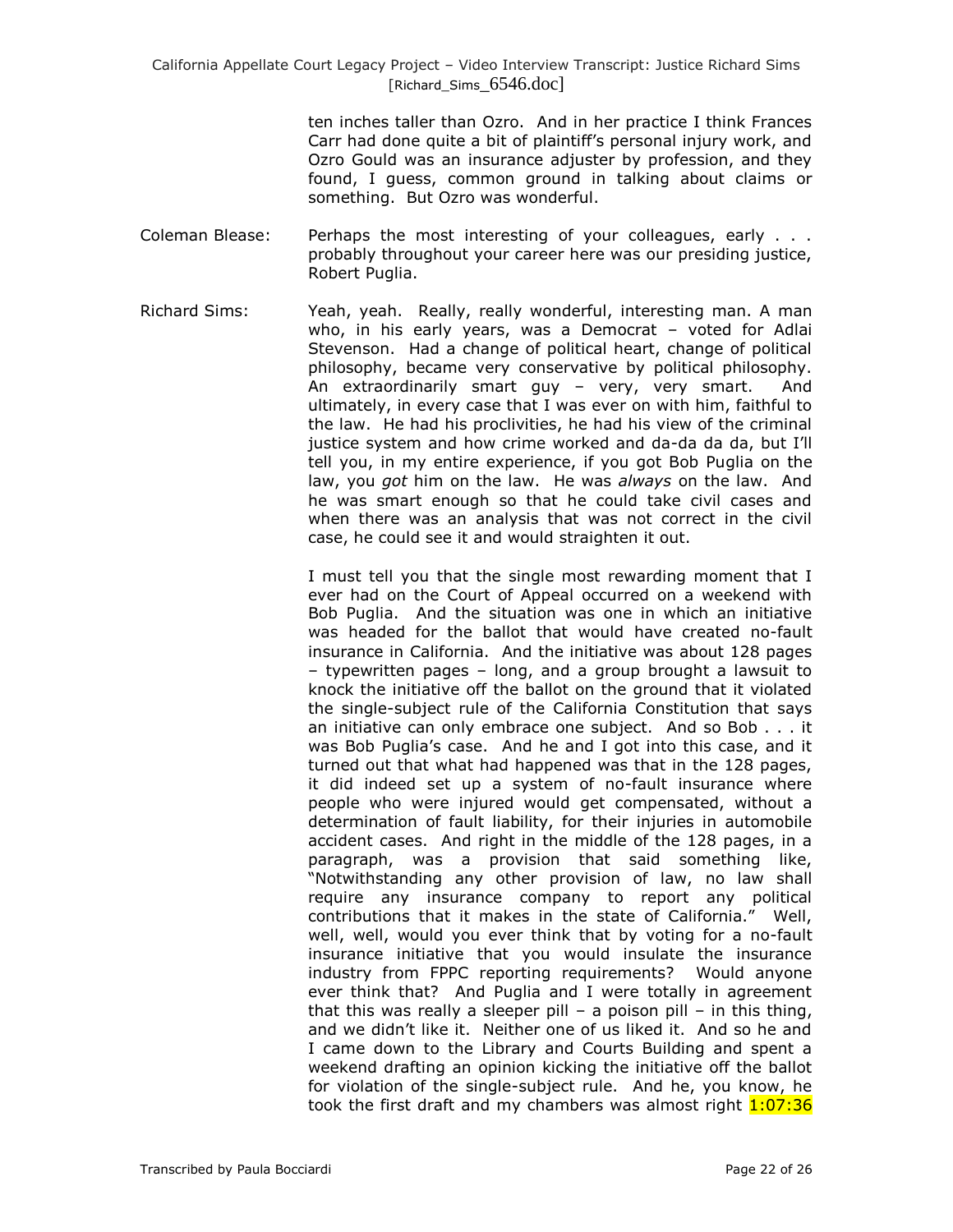next to his, and it would come over to me and I would fool around with it, it would go back to him. And we worked Saturday and Sunday, and by Sunday afternoon we had an opinion. And I forget who the third judge was on the case, but it was a unanimous opinion, and we filed the thing, kicked the thing off the ballot. So it's a published opinion  $-$  one of the few opinions in the state of California that actually kicks an initiative off the ballot, and a leading case, still, on the single-subject rule. But it was just a wonderful experience working with him on that case because it was just so clear; it was just not . . . it just wasn't fair to go about that that way, you know. It was a hidden . . . . It was a depth charge hidden in this 128 pages. There was no inkling that it was there.

- Coleman Blease: You were the author of a very interesting case involving a jurisdiction over Indians . . . Indian claims, and . . . which I participated, which is unusual because . . . .
- Richard Sims: Signed it!
- Coleman Blease: I signed it. But what was unusual about it was apparently there was absolutely no support for that opinion. Do you want to talk about that?
- Richard Sims: Well, I . . . . When you and I were talking about getting ready for this interview . . . . And before we go any farther, I want to say that this interview strikes me as the ultimate in selfindulgence. And, you know, talking for more than an hour about myself. And I appreciate the fact that other than my sons Peter and Christo, no one is going to be very much interested in this. But I'm going ahead, notwithstanding that I think this is incredibly self-indulgent.

But that case, when we were talking about it . . . . That's actually my favorite opinion that I've ever written on the Third District Court of Appeal – that opinion. And it's a case in which the Agua Caliente Indian tribe took the position that it was not required to comply with reporting requirements of the Fair Political Practices Commission in several respects, the most glaring of which was that in a single year they had given over seven and a half million dollars to California politicians and then taken the position that they didn't have to report their donations. They also did not . . . took the position they didn't have to report lobbying requirements to the FPPC. So the FPPC sued the tribe to make them comply with these reporting requirements for political contributions and lobbying practices. And the Indians – the tribe – filed a motion to dismiss for lack of jurisdiction in the trial court, on the ground that they were a sovereign Indian tribe and the doctrine of tribal immunity shielded them from this suit by the FPPC. And the trial court denied their motion to dismiss, and the tribe took a writ petition to this court, we issued an alternative writ, and then I wrote the opinion denying the writ, which meant that the  $1:11:14$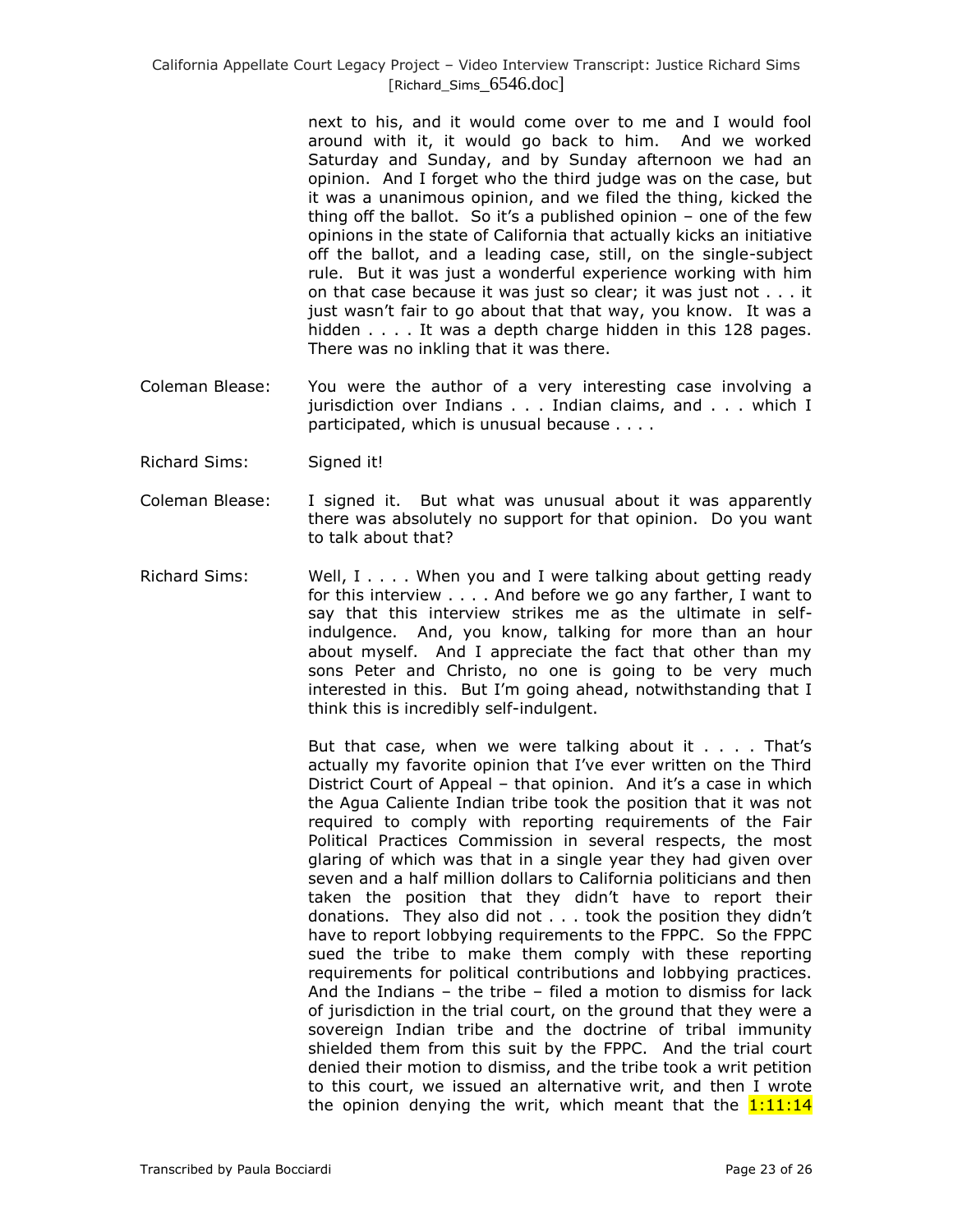> FPPC could sue the tribe. And it's my favorite opinion because it's an opinion that really did break some new legal ground. And it's also an opinion where actually I kind of figured out the analysis myself. And there are a number of cases where our staff attorneys help with the analysis. This was a case where . . . .

Coleman Blease: I think it's the only Tenth Amendment case I've ever been on.

Richard Sims: Yeah. And Fourth Amendment. Well, a different part of the Fourth Amendment.

Coleman Blease: Yeah.

- Richard Sims: Yeah. But it was a case in which the argument . . . I liked so much because it was really simple. It's a very simple argument. What happened was that my staff attorney Joanne Medwid – wonderful, wonderful staff attorney – I asked her to tell me everything there was to know about the doctrine of tribal immunity. She came back and, among other things, she said, "Well, it's a common law doctrine; it's made up by the United States Supreme Court. It's not a constitutional doctrine. It's . . . . There's no federal statute. The U.S. Supreme Court just made it up according to its common law powers." And she reported this to me in a memo. And then I started thinking about it, and I started thinking, well, really, the state – through the Fair Political Practices Commission – is asserting a right to have fair political process and fair elections. And that's always been a traditional part of the republican form of government that's guaranteed by a portion of the Fourth Amendment. And then the Tenth Amendment says that all rights not granted by the . . . to the people are reserved to the states. And so the argument that became obvious to me – and simple, which is why I liked it so much – you know, that kind of elegance of that simple argument where you say, "Yeah, this is  $\ldots$  was this. That the state's right to protect its republican form of government, which is a constitutional right, trumps the common law doctrine of tribal immunity. It's just a common law rule. The Constitution trumps common law rule. That was the opinion. And the Supreme . . . Cal Supreme Court ran a review of the case, and Ming Chin – Justice Ming Chin – wrote the opinion for the Cal Supreme Court affirming what you and I agreed to, affirming our opinion, and adopting the same analysis, which is . . . which I thought was good, you know, was nice.
- Coleman Blease: Yeah. Do you want to say a little but about your relationship with your staff attorneys and how you work with them?
- Richard Sims: Okay. I'm very fortunate to have two *very* gifted staff attorneys. Joanne Medwid has been with me for 20-plus years, and Brendon Ishikawa has been with me about a year and a half now. And they're both very gifted.  $1:14:30$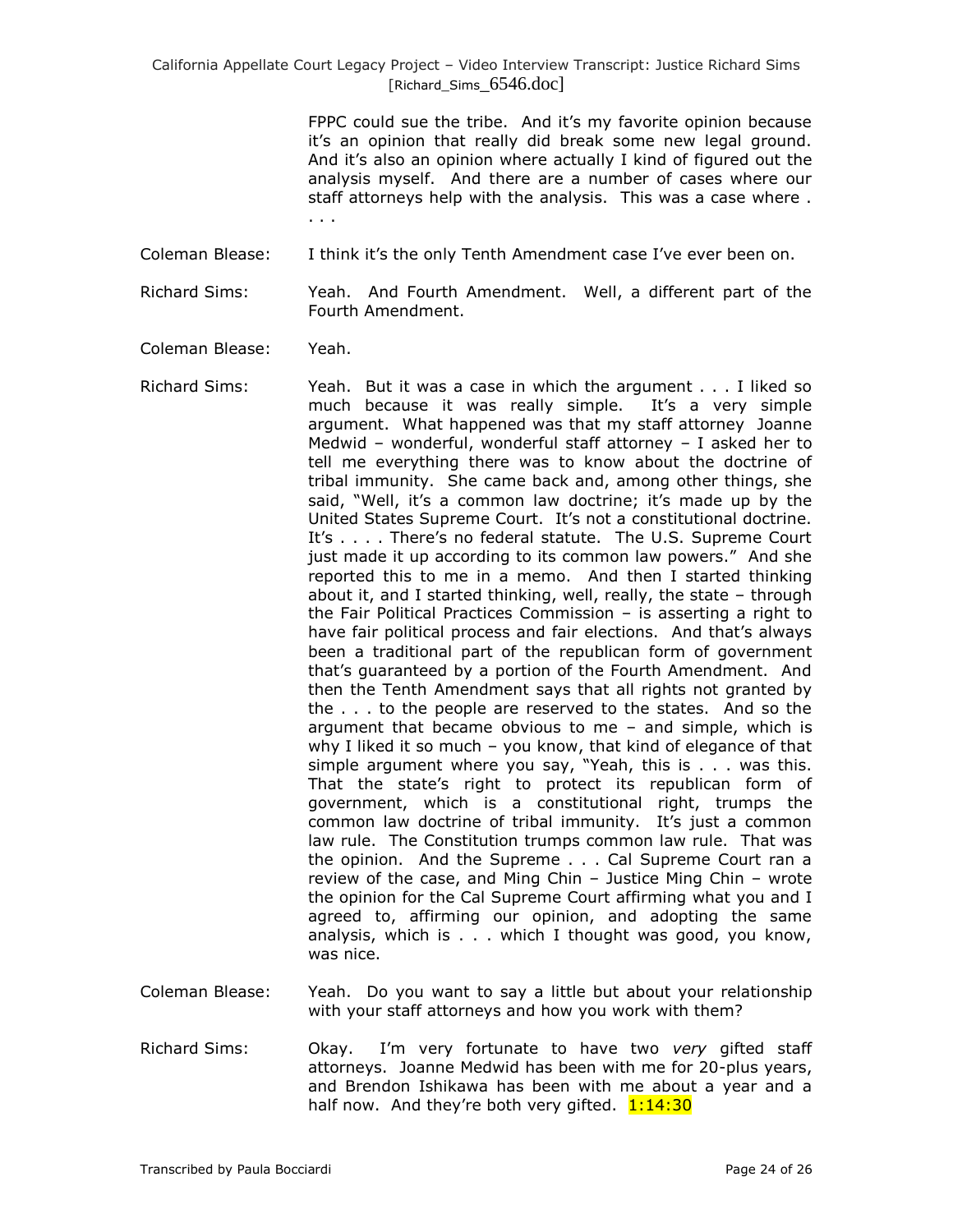And I'll tell you how I work with my staff attorneys. When we . . . . These are my chambers attorneys. We get cases assigned at the beginning of the month, and I read the briefs in those cases, and then I assign the cases to my staff attorneys according to the workload that they have at that time and their interest in different cases and their degree of expertise in different cases. And then they read the briefs, and they come in and talk to me, and we take . . . we have a preliminary take on the case, which can range from "This looks like the analysis," you know, "This is the way the analysis is going to be," to "Well, let's . . . tell me more about these cases and what you think about those cases." And so we get into these cases, and then by the end of the month they have a memo to me. And they are both . . . both these attorneys are very bright and very conscientious. And it just makes my life pleasant to work with them. I just think the world of both of them.

- Coleman Blease: Well, along the line you had a personal change in your marital life around the year 2000. What happened?
- Richard Sims: Well, what . . . . My wife, Gigi, and I separated in the year 2000. And we were living in Auburn, and I moved to Dutch Flat and bought a little house there. And Gigi moved onto a houseboat. And then in 2001, I started dating our court librarian, Linda Wallihan, and she and I hit it off famously. And she and I got married in 2004, and I moved in with her to her house in Sacramento. But the . . . I think the most interesting thing about the whole scenario is that Gigi  $-$  ex-wife Gigi  $$ current wife Linda, and I and my two sons are all very good friends. We're all very close, and Gigi and Linda are good friends. And we have all our major holidays together: we have Christmas, Thanksgiving, Easter all together. And we see each other a lot at other times during the year. So it's worked out for me, because I'm much happier being married to Linda Wallihan, but the whole family . . . my whole family dynamic is still intact. And it's . . . . I don't know, people say it's unusual. I don't know how unusual it is, but I'm glad . . . .
- Coleman Blease: I think it's unusual.
- Richard Sims: I'm glad it works that way.

Coleman Blease: Yeah. Well, you're about to retire. It'll be a great loss for the court, may I say. I have . . . .

- Richard Sims: I think there are a lot of lawyers who would disagree with you!
- Coleman Blease: I have personally enjoyed all the 28 years of our association, and I will dearly miss that. But you have some elegant plans, or some plans about how you're going to live your retired life. So tell us about that.  $1:17:49$